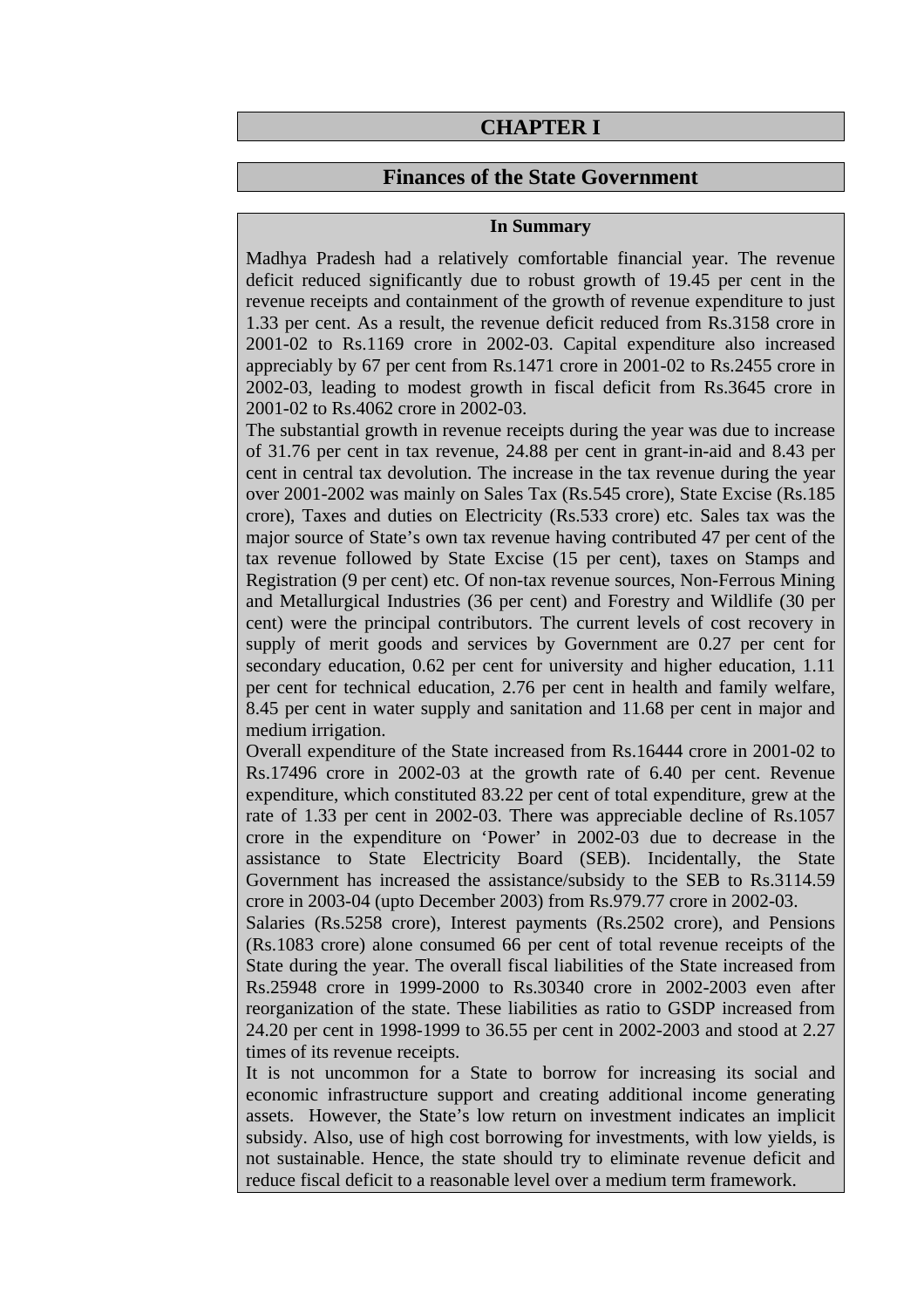#### **1.1 Introduction**

 $\overline{a}$ \*

This Chapter discusses the financial position of the Government of Madhya Pradesh based on the analysis of the information contained in the Finance Accounts. The analysis is based on the trends in receipts and expenditure, the quality of expenditure and the financial management of the State Government. Some of the terms used in this Chapter are described in **Appendix-I.**

In terms of the Madhya Pradesh Re-organisation Act 2000 (No.28 of 2000) 16\* districts of the erstwhile State of Madhya Pradesh were transferred to form the new State of Chhattisgarh on 1 November 2000, 'the appointed day'. The apportionment of assets and liabilities of the composite State of M.P., immediately prior to the appointed day as also the other financial adjustments are being done in each case in accordance with the provisions of the Act, ibid. The actual progress achieved in this direction is indicated in **Appendix-II.**

The Finance Accounts of the Government of Madhya Pradesh are laid out in nineteen statements, presenting receipts and expenditure, revenue as well as capital, in the Consolidated Fund, Contingency Fund and the Public Accounts of the State Government. The lay out of the Finance Accounts is depicted in the Box 1.

Bastar, Bilaspur, Dantewada, Dhamtari, Durg, Janjgir-Champa, Jashpur, Kanker, Kawardha, Korba, Koriya, Mahasamund, Raigarh, Raipur, Rajnandgaon and Surguja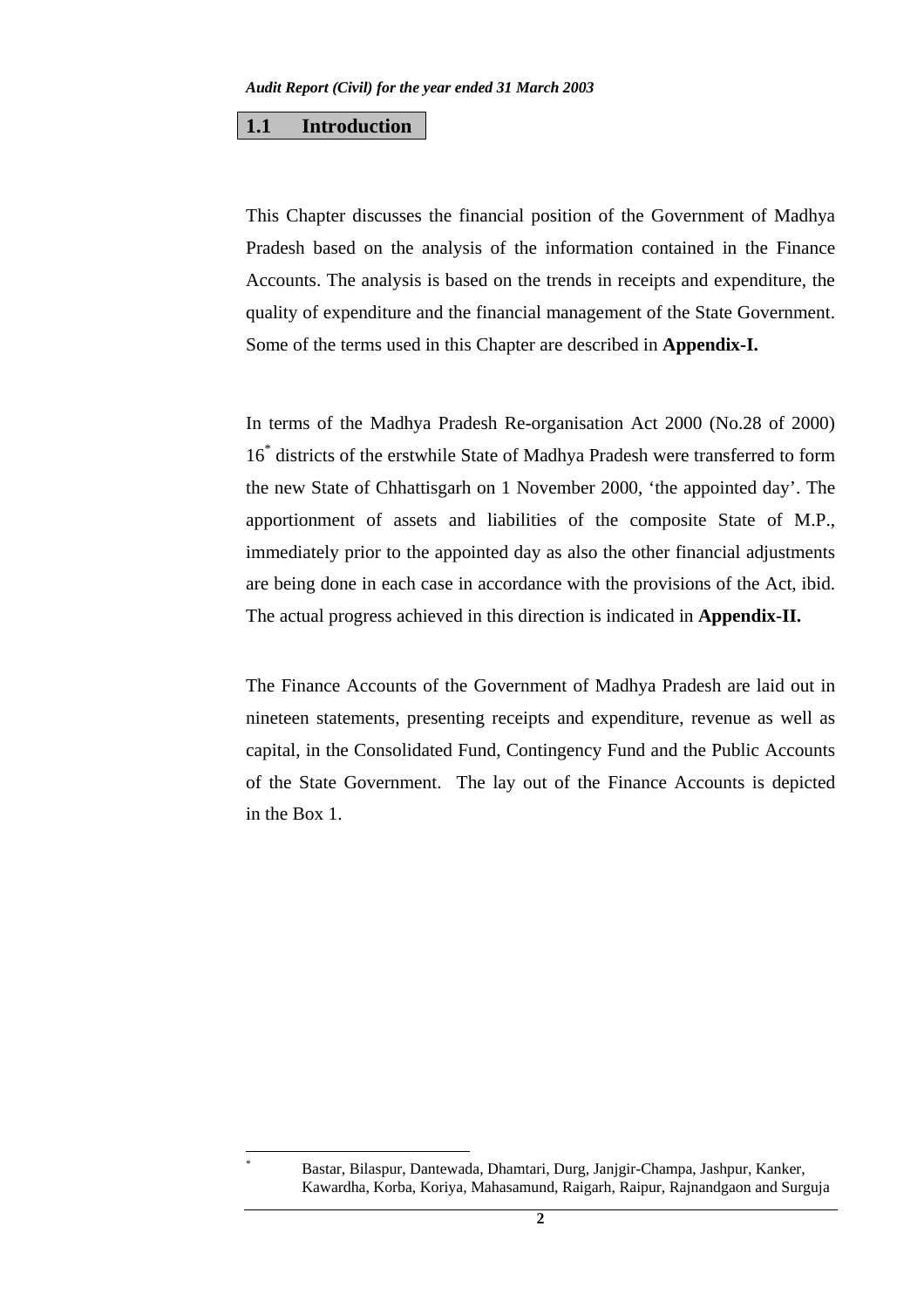### **Box 1**

#### **Lay out of Finance Accounts**

Statement No 1 presents the summary of transactions of the State Government – receipts and expenditure, revenue and capital, public debt receipts and disbursements etc in the consolidated fund, contingency fund and public account of the state.

Statement No 2 contains the summarised statement of capital outlay showing progressive expenditure to the end of 2002-03.

Statement No.3 gives financial results of irrigation works, their revenue receipts, working expenses and maintenance charges, capital outlay, net profit or loss, etc.

Statement No.4 indicates the summary of debt position of the State, which includes borrowings from internal debt, Government of India, other obligations and servicing of debt.

Statement No. 5 gives the summary of loans and advances given by the State Government during the year, repayments made, recoveries in arrears, etc.

Statement No. 6 gives the summary of guarantees given by the Government for repayment of loans etc. raised by the statutory corporation, local bodies and other institutions.

Statement No. 7 gives the summary of cash balances and investments made out of such balances.

Statement No.8 depicts the summary of balances under consolidated fund, contingency fund and public account as on 31 March 2003.

Statement No.9 shows the revenue and expenditure under different heads for the year 2002-2003 as a percentage of total revenue/expenditure.

Statement No.10 indicates the distribution between the charge and voted expenditure incurred during the year.

Statement No.11 indicates the detailed account of revenue receipts by minor heads.

Statement No.12 provides accounts of revenue expenditure by minor heads under non plan, State plan and centrally sponsored schemes separately and capital expenditure major head wise.

Statement No.13 depicts the detailed capital expenditure incurred during and to the end of 2002-2003.

Statement No.14 shows the details of investment of the State Government in statutory corporations, government companies, other joint stock companies, cooperative banks and societies etc. up to the end of 2002-03.

Statement No.15 depicts the capital and other expenditure to the end of 2002-03 and the principal sources from which the funds were provided for that expenditure.

Statement No.16 gives the detailed account of receipts disbursements and balances under heads of account relating to debt, contingency fund and public account.

Statement No.17 presents detailed account of debt and other interest bearing obligations of the Government.

Statement No.18 provides the detailed account of loans and advances given by the Government, the amount of loan repaid during the year, the balance as on 31 March 2003, and the amount of interest received during the year.

Statement No.19 gives the details of earmarked balances of reserved funds.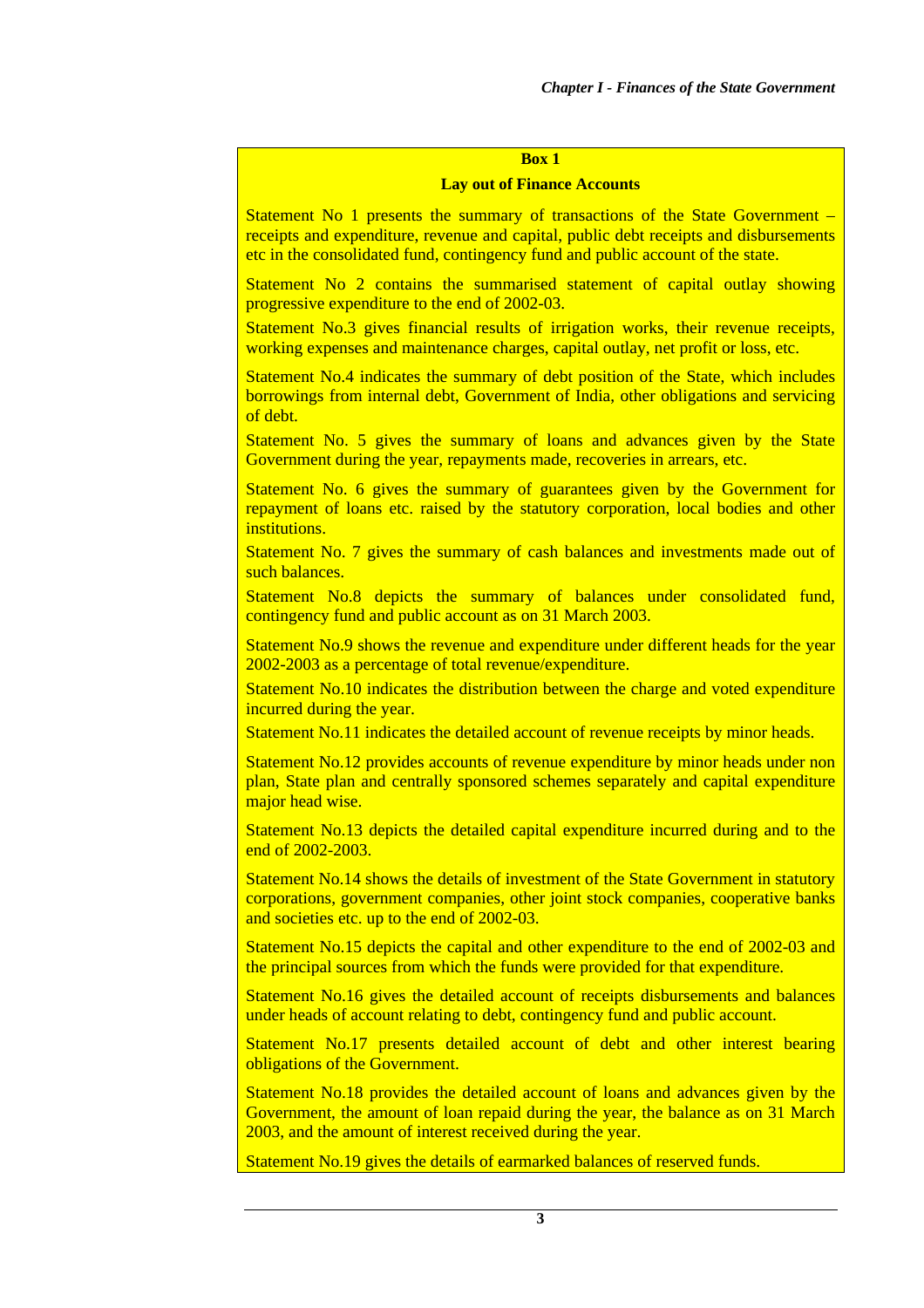### **1.2 Trend of Finances with reference to previous year**

Finances of State Government during the current year compared to previous year were as under: **(Rupees in crores) 2001-02 Sl. No Major Aggregates 2002-03** 

| 2001-02 | Sl. No | <b>Major Aggregates</b>                 | 2002-03 |
|---------|--------|-----------------------------------------|---------|
| 11211   | 1.     | Revenue Receipts $(2+3+4)$              | 13391   |
| 4679    | 2.     | Tax Revenue                             | 6165    |
| 1602    | 3.     | Non-Tax Revenue                         | 1635    |
| 4930    | 4.     | <b>Other Receipts</b>                   | 5591    |
| 1588    | 5.     | <b>Non-Debt Capital Receipts</b>        | 43      |
| 1588    | 6.     | Of which Recovery of Loans              | 43      |
| 12799   | 7.     | Total Receipts $(1+5)$                  | 13434   |
| 12128   | 8.     | Non-Plan Expenditure (9+11)             | 11062   |
| 11853   | 9.     | On Revenue Account                      | 11040   |
| 2254    | 10.    | Of which, Interest Payments             | 2502    |
| 275     | 11.    | On Capital Account                      | 22      |
| 270     | 12.    | Of which Loans disbursed                | 16      |
| 4311    | 13.    | Plan Expenditure (14+15)                | 6434    |
| 2516    | 14.    | On Revenue Account                      | 3520    |
| 1795    | 15.    | On Capital Account                      | 2914    |
| 329     | 16.    | Of which Loans disbursed                | 465     |
| 5       | 17.    | Inter-State settlement                  |         |
| 16444   | 18.    | Total Expenditure (8+13+17)             | 17496   |
| 3645    | 19.    | <b>Fiscal Deficit (18-7)</b>            | 4062    |
| 3158    | 20.    | Revenue Deficit (9+14-1)                | 1169    |
| 1391    | 21.    | Primary Deficit (+)/surplus (-) (19-10) | 1560    |

### **1.3 Summary of Receipts and Disbursements for the year**

Table 1 summarises the finances of the State Government of Madhya Pradesh for the year 2002-03 covering revenue receipts and expenditure, capital receipts and expenditure, public debt receipts and disbursements and public accounts receipts and disbursements made during the year as emerging from Statement-1 of Finance Accounts and other detailed statements.

**Table 1 SUMMARY OF RECEIPTS AND DISBURSEMENTS FOR THE YEAR 2002-2003 (Rupees in crore)** 

| 2001-02      | <b>Receipts</b>                  | 2002-03  | 2001-02                   | <b>Disbursements</b>          |          | 2002-03 |              |
|--------------|----------------------------------|----------|---------------------------|-------------------------------|----------|---------|--------------|
|              |                                  |          | <b>Section-A: Revenue</b> |                               |          |         |              |
|              |                                  |          |                           |                               | Non-Plan | Plan    | <b>Total</b> |
| 11211.08     | I. Revenue receipts              | 13390.40 | 14368.77                  | I. Revenue expenditure        | 11039.50 | 3520.30 | 14559.80     |
| 4678.98      | Tax revenue                      | 6164.55  | 5049.49                   | General services              | 5324.69  | 119.99  | 5444.68      |
| 1601.68      | Non-tax revenue                  | 1635.48  | 4582.89                   | <b>Social Services</b>        | 3832.21  | 1452.05 | 5284.26      |
| 3439.30      | Share of Union                   | 3728.73  | 4363.49                   | <b>Economic Services</b>      | 1476.44  | 1948.26 | 3424.70      |
|              | Taxes/Duties                     |          |                           |                               |          |         |              |
| 1491.12      | Grants from Govt. of India       | 1861.64  | 372.90                    | Grants-in-aid / Contributions | 406.16   | $- -$   | 406.16       |
|              |                                  |          | <b>Section-B: Capital</b> |                               |          |         |              |
|              | <b>II Misc. Capital Receipts</b> |          | 1470.64                   | <b>II Capital Outlav</b>      | 6.43     | 2448.47 | 2454.90      |
| 1587.65      | III. Recoveries of Loans         | 42.71    | 598.58                    | <b>III Loans and Advances</b> | 16.27    | 464.43  | 480.70       |
|              | and Advances                     |          |                           | disbursed                     |          |         |              |
| 3281.00      | IV Public debt receipts*         | 4949.30  | 521.67                    | IV Repayment of Public        | 1493.61  | $- -$   | 1493.61      |
|              |                                  |          |                           | Debt                          |          |         |              |
| 15012.67     | V Public account receipts        | 20119.55 | 13569.50                  | V Public account              | 19935.23 | $- -$   | 19935.23     |
|              |                                  |          |                           | disbursements                 | #        |         |              |
| $- -$        | VI Inter State Settlement        | $- -$    | 5.56                      | VI. Inter State Settlement    | --       | $- -$   |              |
| $-$          | VII Amount transferred to        | $- -$    | $-$                       | VII Expenditure from          | 0.05     | $- -$   | 0.05         |
|              | Contingency Fund                 |          |                           | Contingency Fund              | #        |         |              |
| $(-)$ 226.65 | <b>Opening Balance</b>           | 331.03   | 331.03                    | <b>Closing Balance</b>        |          | $- -$   | $(-)91.30$   |
| 30865.75     | <b>Total</b>                     | 38832.99 | 30865.75                  | <b>Total</b>                  | 32491.09 | 6433.20 | 38832.99     |

\* Excluding ways and means advances and over draft.<br> **#** Bifurcation of plan and non- plan not available

Bifurcation of plan and non- plan not available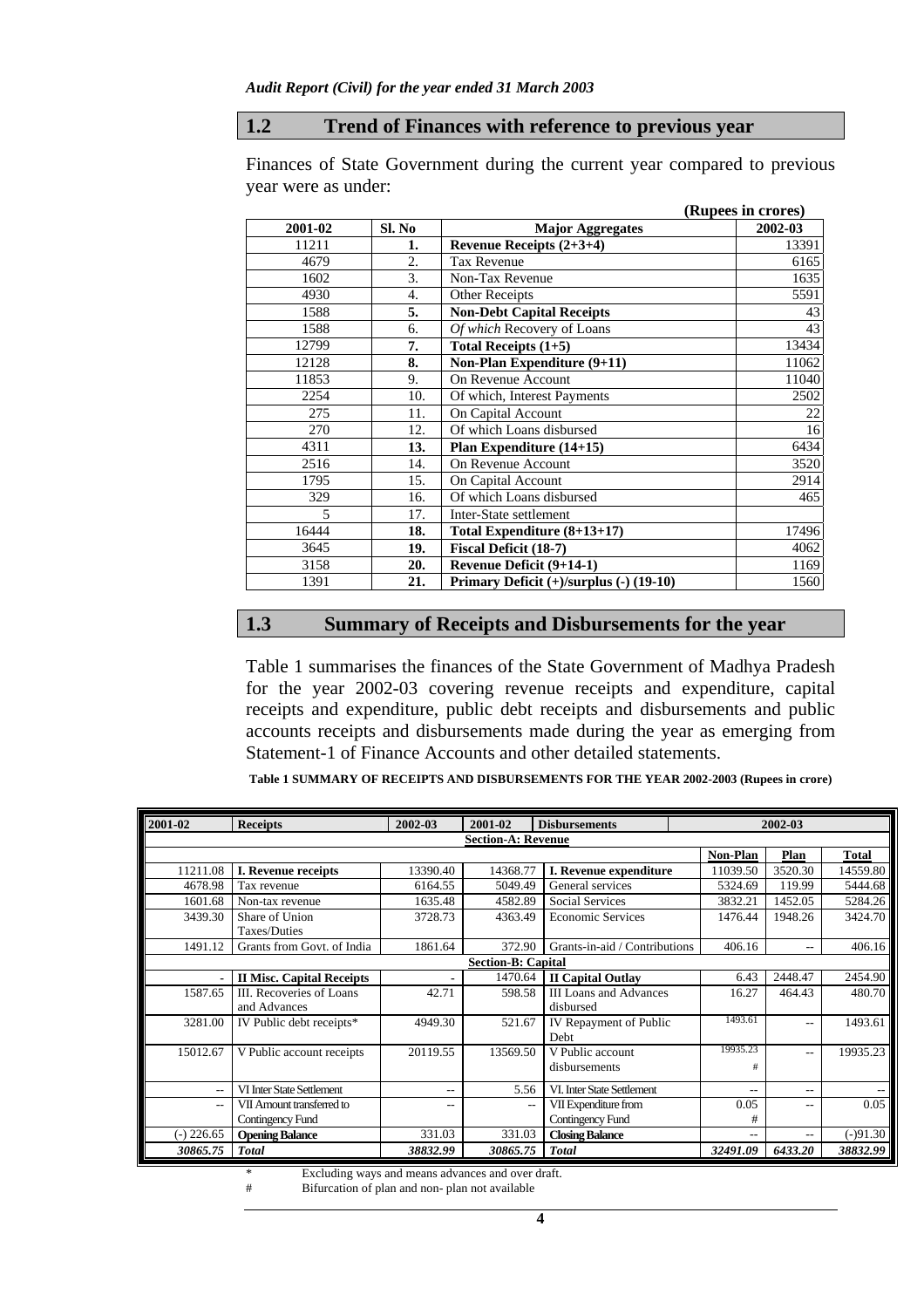# **1.4 Audit Methodology**

Audit observations on the Finance Accounts bring out the trends in the major fiscal aggregates of receipts and expenditure from the statements of the Finance Accounts for the year 2002-03 and wherever necessary, show these in the light of time series data **(Appendix III to VI)** and periodic comparisons.

The key indicators adopted for the purpose are (i) Resources by volumes and sources, (ii) Application of resources (iii) Assets and Liabilities, and (iv) Management of deficits. Audit observations have also taken into account the cumulative impact of resource mobilization efforts, debt servicing and corrective fiscal measures. Overall financial performance of the State government as a body corporate has been presented by the application of a set of ratios commonly adopted for the relational interpretation of fiscal aggregates.

The reporting parameters are depicted in the Box 1.2.

**Box 1. 2 Reporting Parameters** 

Fiscal aggregates like tax and non-tax revenue, revenue and capital expenditure, internal and external debt and revenue and fiscal deficits have been presented as percentage to the GSDP at current market prices. The New GSDP series with 1993-94 as base as published by the Bureau of Economics and Statistics Department of the State Government have been used.

For tax revenues, non-tax revenues, revenue expenditure etc, buoyancy projections have also been provided for a further estimation of the range of fluctuations with reference to the base represented by GSDP

For most series a trend growth during 1998-2003 has been indicated. The ratios with respect to GSDP have also been depicted. Some of the terms used here are explained in **Appendix- I**.

The accounts of the state Government are kept in three parts (i) Consolidated Fund (ii) Contingency Fund and (iii) Public Account. They are defined in Box 1.3.

| <b>Box 1.3</b>                                                                                                                                                                                                                                                                                                                                                                                                                                                                                                                                                            |  |  |  |  |  |
|---------------------------------------------------------------------------------------------------------------------------------------------------------------------------------------------------------------------------------------------------------------------------------------------------------------------------------------------------------------------------------------------------------------------------------------------------------------------------------------------------------------------------------------------------------------------------|--|--|--|--|--|
| <b>State Government Funds and the Public Account</b>                                                                                                                                                                                                                                                                                                                                                                                                                                                                                                                      |  |  |  |  |  |
| <b>Contingency Fund</b>                                                                                                                                                                                                                                                                                                                                                                                                                                                                                                                                                   |  |  |  |  |  |
| Contingency Fund of the State established<br>under Article $267(2)$ of the Constitution is in<br>raised by issue of treasury bills, the nature of an imprest placed at the disposal<br>of the Governor to enable him to make<br>advances to meet urgent unforeseen<br>expenditure, pending authorisation<br>by<br>Legislature. Approval of the Legislature for<br>such expenditure and for withdrawal of an<br>equivalent amount from the Consolidated Fund<br>is subsequently obtained, whereupon the<br>advances from the Contingency Fund are<br>recouped to the Fund. |  |  |  |  |  |
|                                                                                                                                                                                                                                                                                                                                                                                                                                                                                                                                                                           |  |  |  |  |  |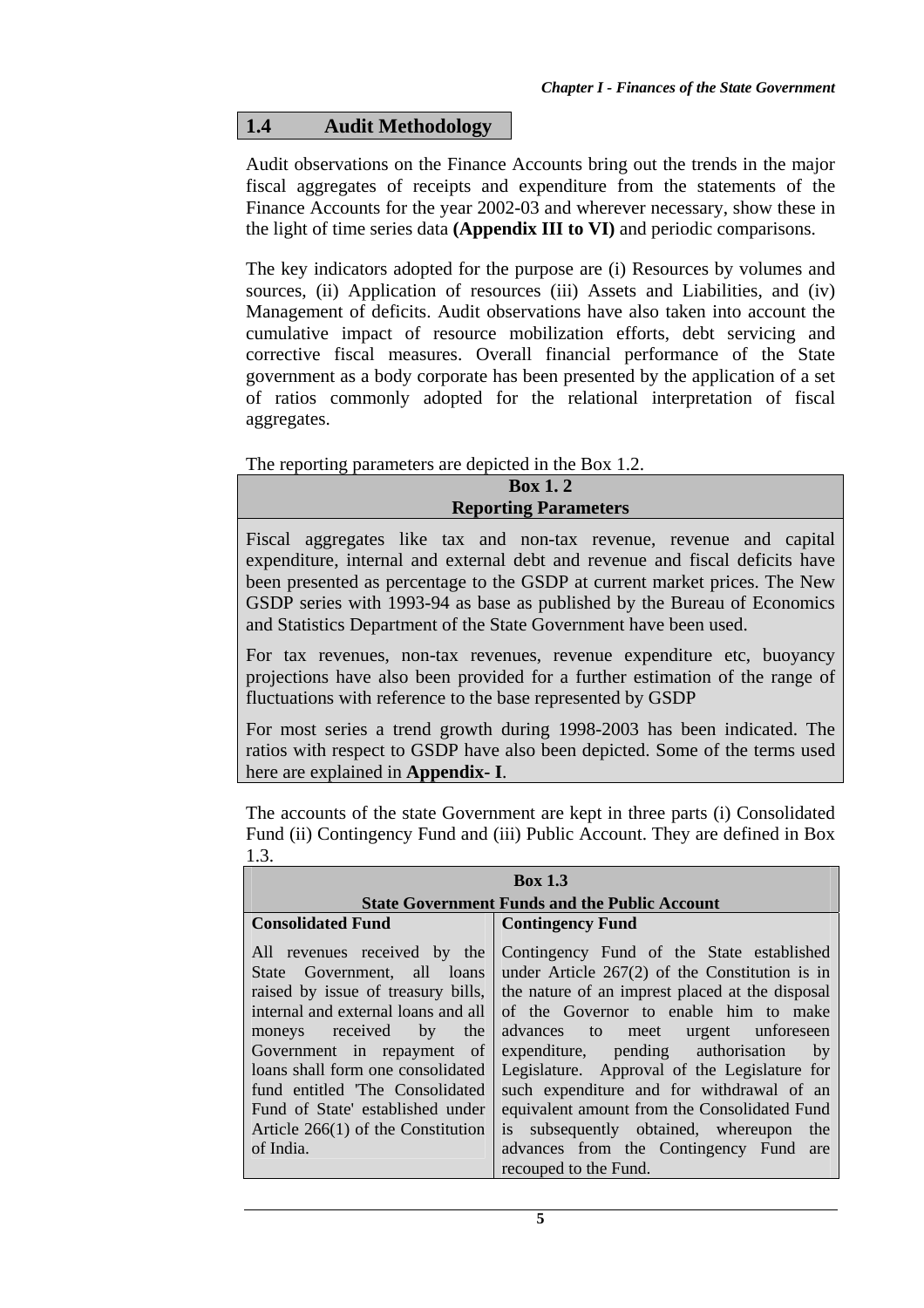### **Public Account**

Besides the normal receipts and expenditure of Government which relate to the Consolidated Fund, certain other transactions enter Government Accounts, in respect of which Government acts more as a banker. Transactions relating to provident funds, small savings, other deposits, etc. are a few examples. The public moneys thus received are kept in the Public Account set up under Article 266(2) of the Constitution and the related disbursement are made from it.

# **1.5 State Finances by key Indicators**

## **1.5.1 Resources by volumes and sources**

Resources of the State Government consist of revenue receipts and capital receipts. Revenue receipts consists of tax revenues, non-tax revenues, state's share of union taxes and duties and grants-in-aid from the Central Government. Capital receipts are comprised of miscellaneous capital receipts like proceeds from disinvestments, recoveries of loans and advances, debt receipts from internal sources viz. market loans, borrowings from financial institutions/ commercial banks etc and loans and advances from Government of India as well as accruals from Public accounts.

Table 2 shows that the total receipts of the State Government for the year 2002-03 were Rs.38503 crore. Of these, the revenue receipts of the State Government were Rs.13391 crore only, constituting 35 per cent of the total receipts. The balance of receipts came from borrowings and public account receipts.

|                       |                                     |       | лирееѕ ш сгоге <i>)</i> |
|-----------------------|-------------------------------------|-------|-------------------------|
|                       | <b>I Revenue Receipts</b>           |       | 13391                   |
|                       | <b>II Capital Receipts</b>          |       | 4992                    |
| $\mathfrak a$         | Miscellaneous Receipts              |       |                         |
| b                     | Recovery of Loans and Advances      | 43    |                         |
| $\mathcal{C}$         | <b>Public Debt Receipts</b>         | 4949  |                         |
|                       | <b>III Public Account Receipts</b>  |       | 20120                   |
| a                     | Small Savings, Provident Fund, etc. | 1109  |                         |
| b                     | Reserve Fund                        | 170   |                         |
| c                     | Deposits and Advances               | 3791  |                         |
| d                     | Suspense and Miscellaneous          | 10764 |                         |
| e                     | Remittances                         | 4286  |                         |
| <b>Total Receipts</b> |                                     |       | 38503                   |

**(Rupees in crore)** 

## **1.5.2 Revenue receipts**

Statement-11 of the Finance Accounts details Revenue Receipts of the Government. Overall revenue receipts, their annual rate of growth, ratio of these receipts to the State's Gross Domestic Product (GSDP) are indicated in Table 3.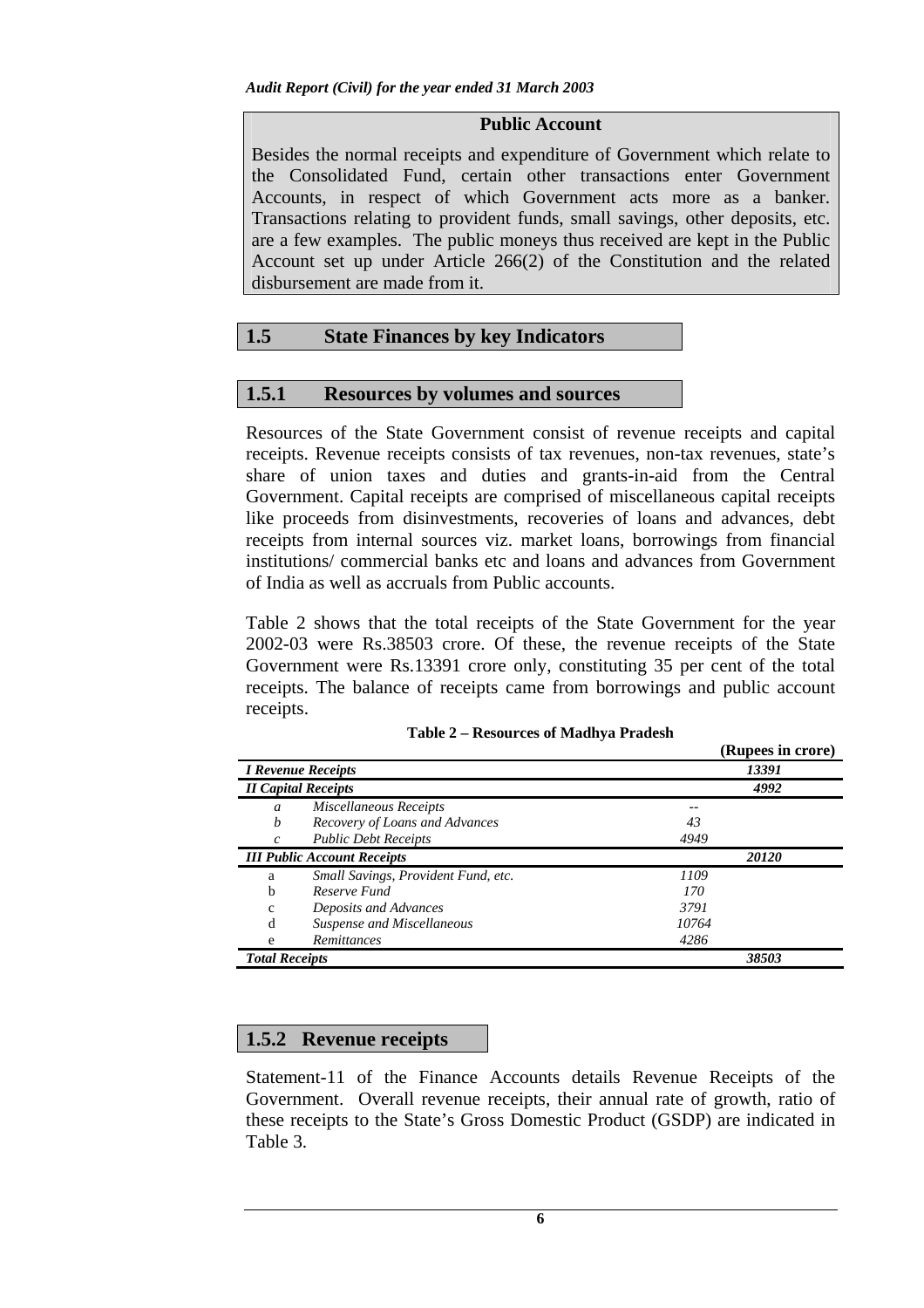|                              | 1998-99 | 1999-2000 | 2000-01 | 2001-02 | 2002-03 |
|------------------------------|---------|-----------|---------|---------|---------|
| Revenue Receipts             | 11346   | 13204     | 12839   | 11211   | 13391   |
| Own taxes                    | 45.02   | 43.89     | 43.93   | 41.74   | 46.04   |
| Non-Tax Revenue              | 15.71   | 18.70     | 13.43   | 14.29   | 12.21   |
| <b>Central Tax Transfers</b> | 25.84   | 24.70     | 30.80   | 30.68   | 27.85   |
| Grants-in-aid                | 13.42   | 12.71     | 11.84   | 13.30   | 13.90   |
| Rate of Growth               | 0.79    | 16.38     | Neg     | Neg     | 19.45   |
| Revenue Receipts/GSDP        | 12.50   | 13.37     | 14.52   | 13.79   | 16.13   |

**Table 3: Revenue Receipts – Basic Parameters (Values in Rupees in crore and others in per cent)**

Rate of growth of revenue receipts, which was 16.38 per cent during 1999- 2000, prior to reorganisation of the state of Madhya Pradesh (November 2000) increased to 19.45 per cent during the year 2002-03. The increase in the tax revenue during the year over 2001-2002 was mainly on Sales Tax (Rs.545 crore), State Excise (Rs.186 crore), Taxes and duties on Electricity (Rs.533 crore) etc.

While on an average around 58 per cent of the revenue had come from the State's own resources, central tax transfers and grants-in-aid together continued to contribute nearly 42 per cent of the total revenue. Sales tax was the major source of State's own tax revenue having contributed 47 per cent of the tax revenue followed by State Excise (15 *per cent*), taxes on Stamps and Registration (9 per cent) etc. Of non-tax revenue sources, Non-Ferrous Mining and Metallurgical Industries (36 per cent) and Forestry and Wild life (30 per cent) were the principal contributors. The increased receipts under Forestry and Wildlife of Rs.497 crore during the year were however neutralised by equally high expenditure of Rs.485 crore of Forestry and Wildlife. Non-tax revenue in nominal terms, however, has steadily increased from Rs.1602 crore in 2001-02 to Rs.1635 crore in 2002-03. The current levels of cost recovery in



supply of merit goods and services by Government are 0.27 per cent for secondary education, 0.62 per cent for university and higher education, 1.11 per cent for technical education, 2.76 per cent in health and family welfare, 8.45 per cent in water supply and sanitation and 11.68 per cent in major and medium irrigation.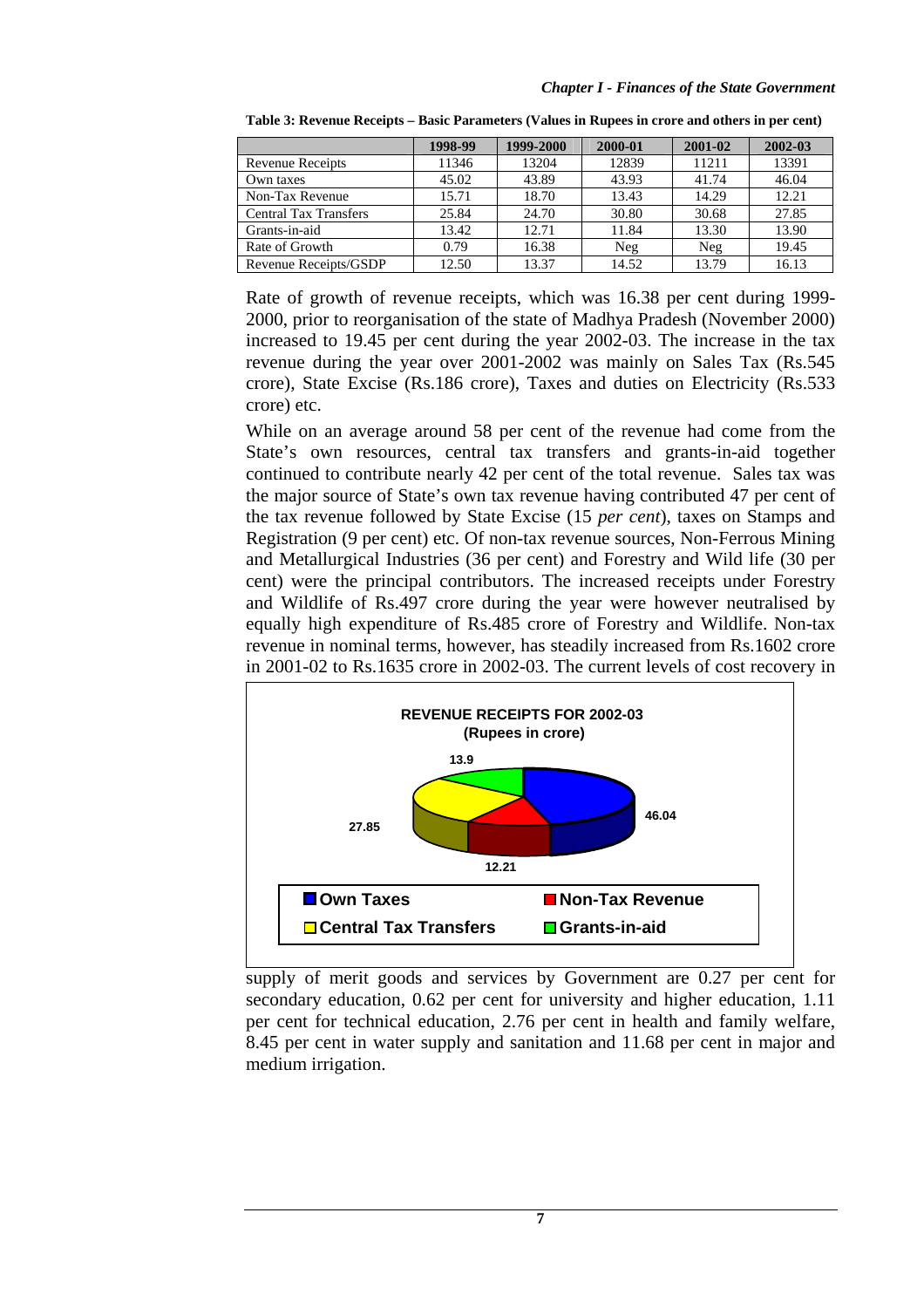The source of receipts under different heads/sections of Government Account and GSDP during 1998-2003 is indicated in Table 4.

|             | (Rupees in crore) |                 |                                          |         |                 |                             |  |  |  |
|-------------|-------------------|-----------------|------------------------------------------|---------|-----------------|-----------------------------|--|--|--|
| <b>Year</b> | Revenue           |                 | <b>Capital Receipts</b>                  |         |                 | <b>Gross State Domestic</b> |  |  |  |
|             | <b>Receipts</b>   | Non-Debt        | <b>Debt</b><br><b>Accruals in Public</b> |         | <b>Receipts</b> | product                     |  |  |  |
|             |                   | <b>Receipts</b> | <b>Receipts</b>                          | Account |                 |                             |  |  |  |
| 1998-99     | 11346             | 56              | 2796                                     | 15717   | 29915           | 90737                       |  |  |  |
| 1999-00     | 13204             | 314             | 3462                                     | 17170   | 34150           | 98768                       |  |  |  |
| 2000-01     | 12839             | 13              | 3101                                     | 16520   | 32480           | 88445                       |  |  |  |
| 2001-02     | 11211             | 1588            | 3281                                     | 15013   | 31093           | 81286                       |  |  |  |
| 2002-03     | 13391             | 43              | 4949                                     | 20120   | 38503           | 83011                       |  |  |  |

**Table 4 – Sources of Receipts: Trends**

# **1.6 Application of resources**

### **1.6.1 Trend of growth**

Statement 12 of the Finance Accounts depicts the detailed revenue expenditure by minor heads and capital expenditure major head wise. The total expenditure of the State, which was Rs.17,429 crore during 1999-2000 remained almost the same (Rs.17,496 crore) despite transfer of some portion of recurring liabilities (assigned) to Chhattisgarh state following re-organisation of states in November 2000.

Total expenditure of the State, its trend and annual growth, ratio of expenditure to the State's GSDP and revenue receipts and its buoyancy with regard to GSDP and revenue receipts is indicated in Table-5 below:

**Table 5: Total Expenditure – Basic Parameters (Value: Rupees in crore and others in per cent)**

|                          | 1998-99 | 1999-2000 | 2000-01       | 2001-02       | 2002-03 |
|--------------------------|---------|-----------|---------------|---------------|---------|
| <b>Total Expenditure</b> | 15530   | 17429     | 16391         | 16444         | 17496   |
| Rate of Growth           | 11.95   | 12.23     | $\sim$ $\sim$ | $\frac{1}{2}$ | 6.40    |
| TE/GSDP                  | 17.12   | 17.65     | 18.53         | 20.23         | 21.08   |
| Revenue Receipts/TE      | 73.06   | 75.76     | 78.33         | 68.18         | 76.54   |

The increase in total expenditure in the current year was primarily due to increase of Rs.984 crore under capital outlay. There was upward trend in the ratio of revenue receipts to total expenditure from 73.06 per cent in 1998-1999 to 76.54 per cent in 2002-2003, indicating that approximately 77 per cent of the State's total expenditure was met from its current revenue, leaving the balance to be financed from borrowings.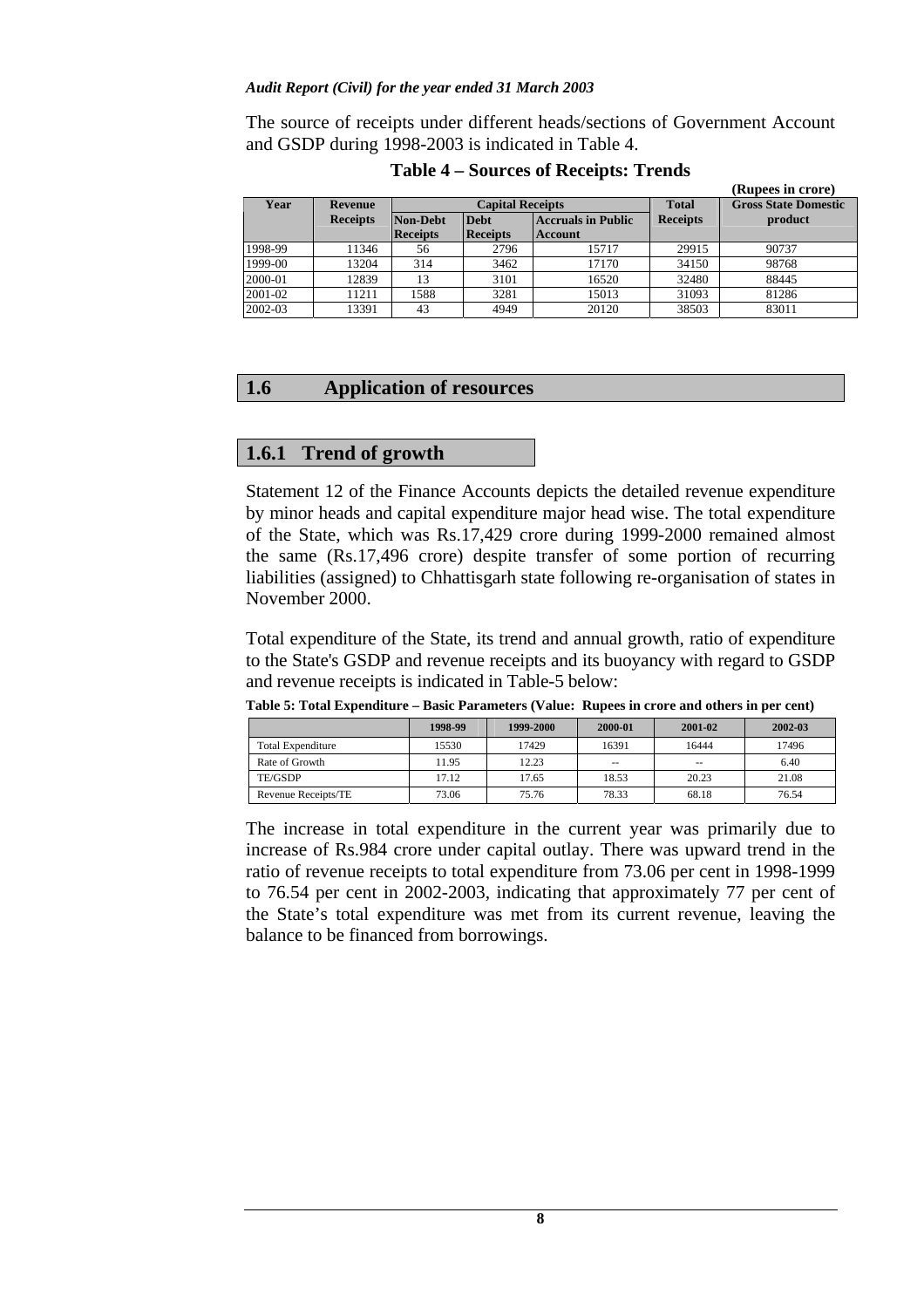

In terms of the activities, total expenditure could be considered as being composed of expenditure on general services including interest payments, social and economic services and loans and advances. The relative share of these components in total expenditure is indicated in Table 6.

|                          | 1998-99 | 1999-2000 | 2000-01 | 2001-02 | 2002-03 |
|--------------------------|---------|-----------|---------|---------|---------|
| <b>General Services</b>  | 30.82   | 30.18     | 32.57   | 30.80   | 31.33   |
| <b>Social Services</b>   | 37.30   | 36.75     | 36.43   | 28.92   | 33.26   |
| <b>Economic Services</b> | 27.26   | 27.38     | 25.97   | 34.30   | 30.34   |
| Grants-in-aid            | 2.68    | 3.72      | 3.22    | 2.27    | 2.32    |
| Loans and advances       | 1.94    | 1.97      | 1.81    | 3.64    | 2.75    |

**Table 6: Components of expenditure – Relative Share (in per cent)** 

The movement of relative share of these components of expenditure indicated that while the share of social services in total expenditure declined from 37.30 *per cent* in 1998-1999 to 33.26 per cent in 2002-2003, the relative share of general services and economic services increased from 30.82 and 27.26 per cent in 1998-99 to 31.33 and 30.34 per cent respectively in 2002-03, indicating the marginal increase in the spending on infrastructure development.

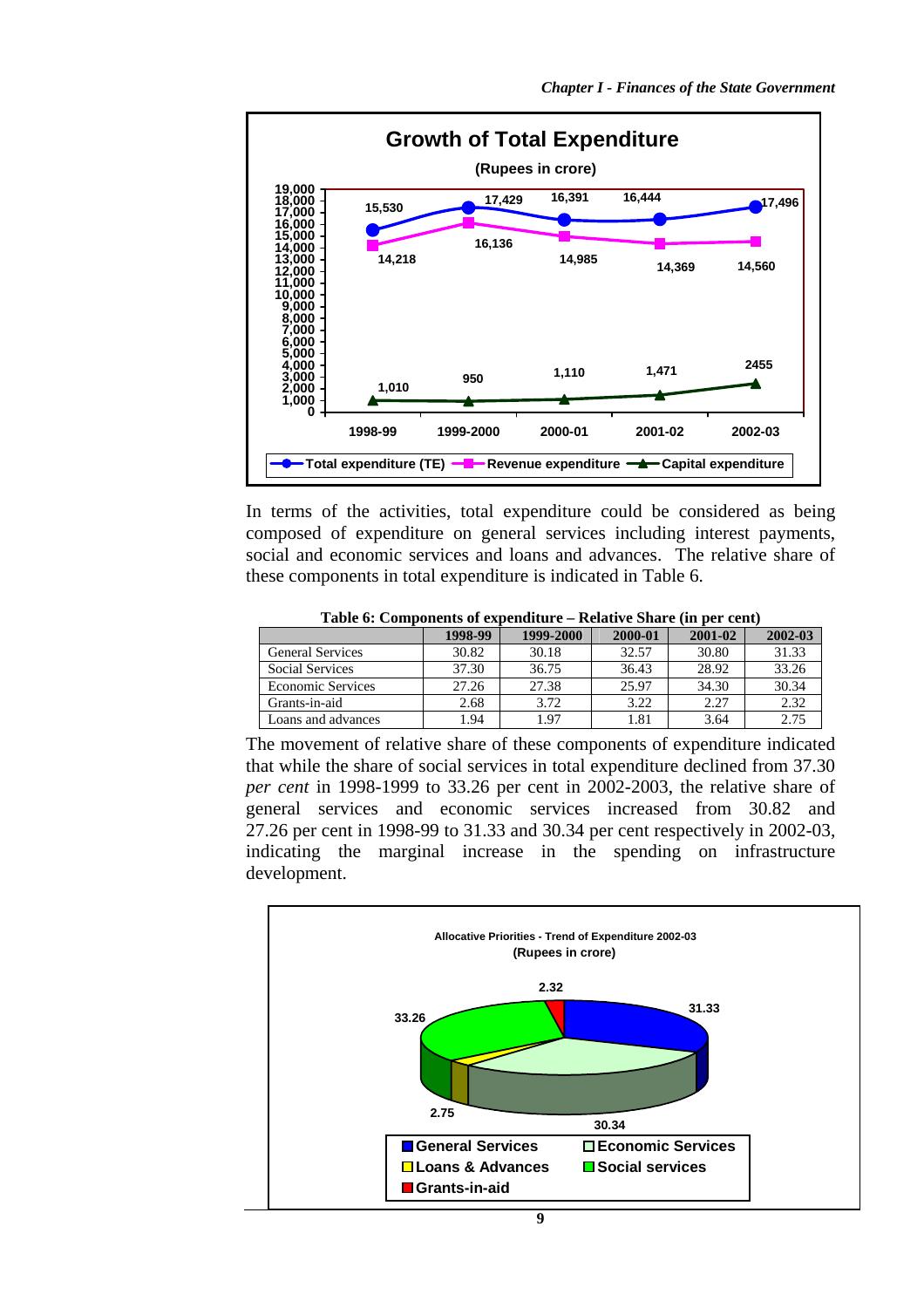### **1.6.2 Incidence of Revenue expenditure**

Revenue expenditure had the predominant share in total expenditure. Revenue expenditure is usually incurred to maintain the current level of assets and services. Over all revenue expenditure, its rate of growth, ratio of revenue expenditure to State's GSDP and revenue receipts is indicated in Table 7 below:

|                             | 1998-99 | 1999-2000 | 2000-01 | 2001-02 | 2002-03 |
|-----------------------------|---------|-----------|---------|---------|---------|
| Revenue                     | 14218   | 16136     | 14985   | 14369   | 14560   |
| Expenditure                 |         |           |         |         |         |
| Rate of Growth              | 21.25   | 13.49     | Neg.    | Neg.    | 1.33    |
| RE/GSDP                     | 15.67   | 16.34     | 16.94   | 17.68   | 17.54   |
| RE as <i>per cent</i> of TE | 91.55   | 92.58     | 91.42   | 87.38   | 83.22   |
| RE as <i>per cent</i> to    | 125     | 122       | 117     | 128     | 109     |
| <b>Revenue Receipts</b>     |         |           |         |         |         |

**Table 7: Revenue Expenditure – Basic Parameters (Value: Rupees in crore and others in per cent)** 

The marginal increase in the revenue expenditure was mainly due to more expenditure on interest payment (Rs.249 crore), pension and other retirement benefits (Rs.72 crore), general education (Rs.155 crore) and "Relief on account of Natural Calamities" (Rs.249 crore) in comparison to previous year. There was appreciable decline of Rs.1057 crore in the expenditure on 'Power' due to decrease in the assistance to State Electricity Board.

Revenue expenditure accounted for 83 per cent of total funds available during 2002-2003. This was higher than the share of revenue receipts (75 per cent in total receipts) of the State Government, which has led to revenue deficit. Though the ratio of revenue expenditure to revenue receipts declined from 122.21 per cent in 1999-2000 to 108.73 per cent in 2002-03, yet dependence of the State on borrowings, for meeting its current expenditure continues primarily due to the fact that salaries (Rs.5258 crore), Interest payments (Rs.2502 crore), and Pensions (Rs.1083 crore) alone consumed 66 per cent of total revenue receipts of the State during the year.

## **(a) High salary expenditure**

Salaries alone accounted for nearly 39 per cent of the revenue receipts of the State. The expenditure on salaries increased from Rs.4669 crore in 2001-02 to Rs.5258 crore in 2002-03 as indicated in the Table 8 below:

| וחו |  |
|-----|--|
|-----|--|

|                                          |         |           |         |         | (Rupees in crore) |
|------------------------------------------|---------|-----------|---------|---------|-------------------|
| <b>Heads</b>                             | 1998-99 | 1999-2000 | 2000-01 | 2001-02 | 2002-03           |
| Salary expenditure                       | 6072    | 6662      | 5715    | 4669    | 5258              |
| As percentage of GSDP                    | 6.69    | 6.75      | 6.46    | 5.74    | 6.33              |
| percentage of Revenue<br>As.<br>Receipts | 53.52   | 50.45     | 44.51   | 41.65   | 39.27             |

Source: details supplied by Finance Department

## **(b) Expenditure on pension payments**

Pension payments have increased by 7.12 per cent from Rs.1010.76 crore in 2001-02 to Rs.1082.68 crore in 2002-03 mainly due to more expenditure on leave encashment benefits etc.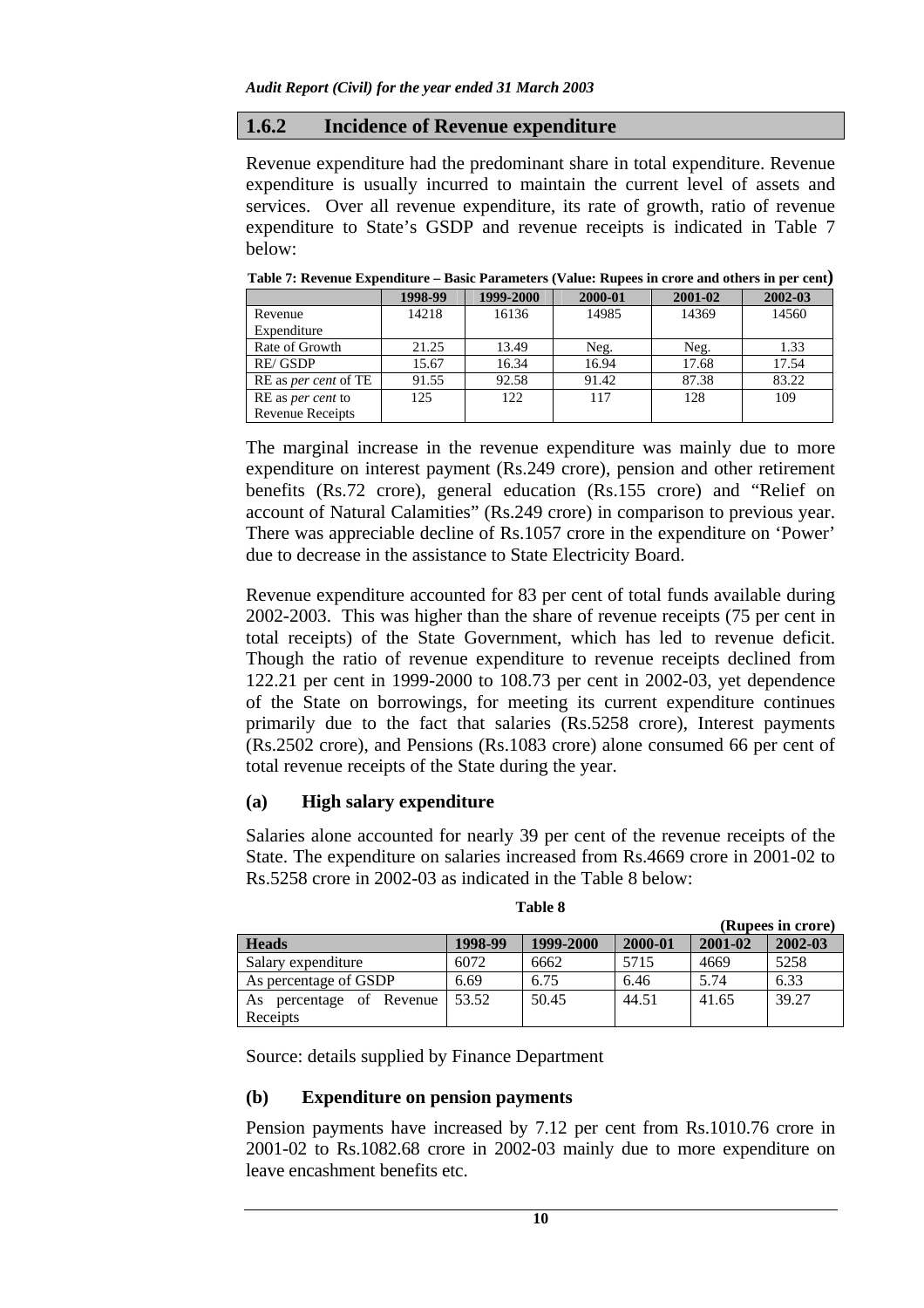Year-wise breakup of expenditure incurred on pension payments during the years 1998-99 to 2002-2003 was as under:

| Year      | <b>Expenditure</b>     | Percentage to total revenue |  |  |  |  |
|-----------|------------------------|-----------------------------|--|--|--|--|
|           | <b>Rupees in crore</b> |                             |  |  |  |  |
| 1998-1999 | 1143.01                |                             |  |  |  |  |
| 1999-2000 | 1195.74                |                             |  |  |  |  |
| 2000-2001 | 962.65                 |                             |  |  |  |  |
| 2001-2002 | 1010.76                |                             |  |  |  |  |
| 2002-2003 | 1082.68                |                             |  |  |  |  |

**Table 9** 

The expenditure declined by Rs.113.06 crore due to re-organisation of the State of Madhya Pradesh (November 2000). With the increase in the number of retirees from 2000-01, the pension liabilities are likely to increase further in future. The State Government has not constituted any fund to meet the fast rising pension liabilities of the retired State employees. Considering the rate at which pension liabilities are increasing, reforms in the existing pension schemes assume critical importance.

#### **(c) Interest payments**

The Eleventh Finance Commission (August 2000) has recommended that as a medium term objective, states should endeavour to keep interest payment as a ratio to revenue receipts to 18 per cent. It was observed, however, that Interest payments as percentage of revenue receipts ranged between 19 and 20 during the last three years.

| Table 10  |                         |                                                  |                            |  |  |
|-----------|-------------------------|--------------------------------------------------|----------------------------|--|--|
| Year      | <b>Interest Payment</b> | Percentage of interest payment with reference to |                            |  |  |
|           | (Rupees in crore)       | <b>Revenue Receipts</b>                          | <b>Revenue Expenditure</b> |  |  |
| 1998-1999 | 1835                    | 16.17                                            | 12.91                      |  |  |
| 1999-2000 | 2139                    | 16.20                                            | 13.26                      |  |  |
| 2000-2001 | 2411                    | 18.78                                            | 16.09                      |  |  |
| 2001-2002 | 2254                    | 20.11                                            | 15.69                      |  |  |
| 2002-2003 | 2502                    | 18.68                                            | 17.18                      |  |  |

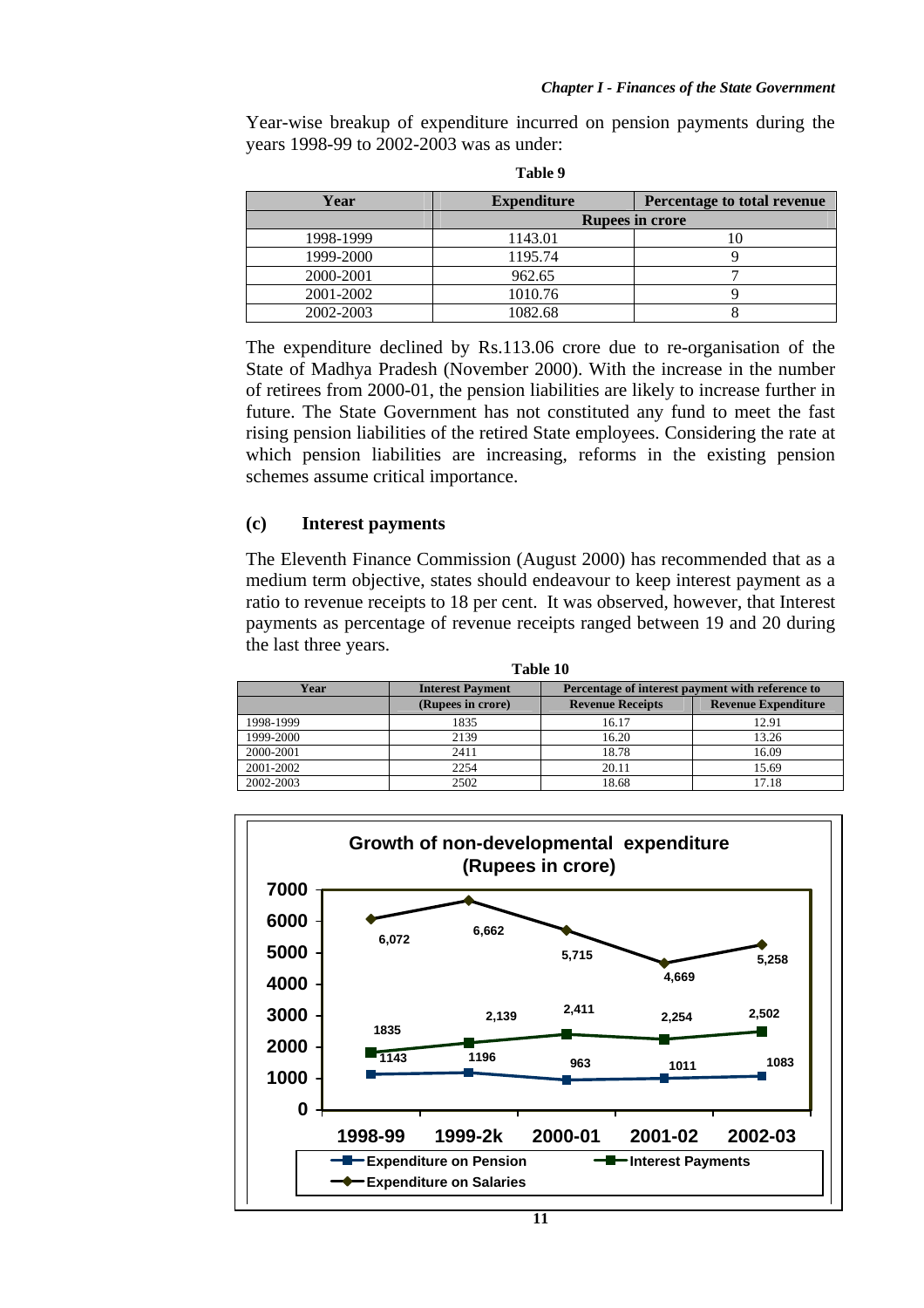Though the interest payments have been increasing steadily (except 2001-02) due to increase in borrowings and interest bearing liabilities, the rate of growth of interest payments which was 17 per cent (1999-2000) prior to re-organisation of state, has come down to 11 per cent during 2002-03 due to transfer of some portion of liabilities to Chhattisgarh State. Large interest payments, year after year, crowd out the expenditure on primary education, health and social welfare schemes.

### **(d) Subsidies by the Government**

Though the finances of the state are under strain, State Government continued to pay subsidies to the various Nigams and Corporations. During the last five years, State Government paid subsidies under various schemes as under:-

|              |                                                           |         |             |            | (Rs. in <i>core</i> ) |            |  |
|--------------|-----------------------------------------------------------|---------|-------------|------------|-----------------------|------------|--|
| Sl. No.      | <b>Particulars</b>                                        | 1998-99 | 1999-2000   | 2000-01    | 2001-02               | 2002-03    |  |
|              | Madhya Pradesh State Electricity<br>Board                 | 434.89  | 1170.79     | 410.33     | 2037.08               | 938.88     |  |
|              | Madhya Pradesh State Road<br><b>Transport Corporation</b> | 1.00    | 1.20        | 1.20       | 1.08                  | 0.00       |  |
|              | <b>Total</b>                                              | 435.89  | 1171.99     | 411.53     | 2038.16               | 938.88     |  |
| $\mathbf{3}$ | Percentage increase (+)/decrease(-)<br>over previous year |         | $(+)168.87$ | $(-)64.89$ | $(+)395.26$           | $(-)53.93$ |  |
|              | Percentage of subsidy with total<br>expenditure*          | 2.86    | 6.86        | 2.56       | 12.87                 | 5.52       |  |

*\* Total expenditure excludes Loans and Advances* 

*Note:- Details of subsidies paid to the other Corporations and Nigams are not readily available with Finance Department* 

Incidentally, the State Government has increased the assistance/subsidy to the SEB to Rs.3114.59 crore in 2003-04 (upto December 2003) from Rs.979.77 crore in 2002-03.

## **(e) Incorrect budgeting and classification of expenditure**

As per the Rules $\delta$  expenditure on grants-in-aid to local bodies/institutions even for the purpose of creating assets cannot ordinarily be classified as capital expenditure. However, during 2002-03, the State Government booked expenditure of Rs.82.42 crore as grants-in-aid to local bodies/institutions under Capital section of Accounts under Capital Outlay on Urban Development, as follows:

*(Rupees in crore)*  **Sl. No.**  Major/Minor Heads Grants-in-aid to/for **Budget provision Expenditure**  1 4217-60-191-0101-6072 Calamities Management Institute 0.17 0.17 2 4217-01-191-1201-8294 Bhoj Wet Land Conservations 55.00 33.04 3 4217-60-191-1301-5866 Urban Local Bodies for basic amenities 39.07 39.07 4 4217-03-191-1301-5866 -do- 4.12 4.12 5 4217-03-191-0701-1409 Integrated Development Schemes of Small and Medium Towns 4.45 6.02 **1 102.81 82.42** 

\$

Rules 30 and 31 of Government Accounting Rules, 1990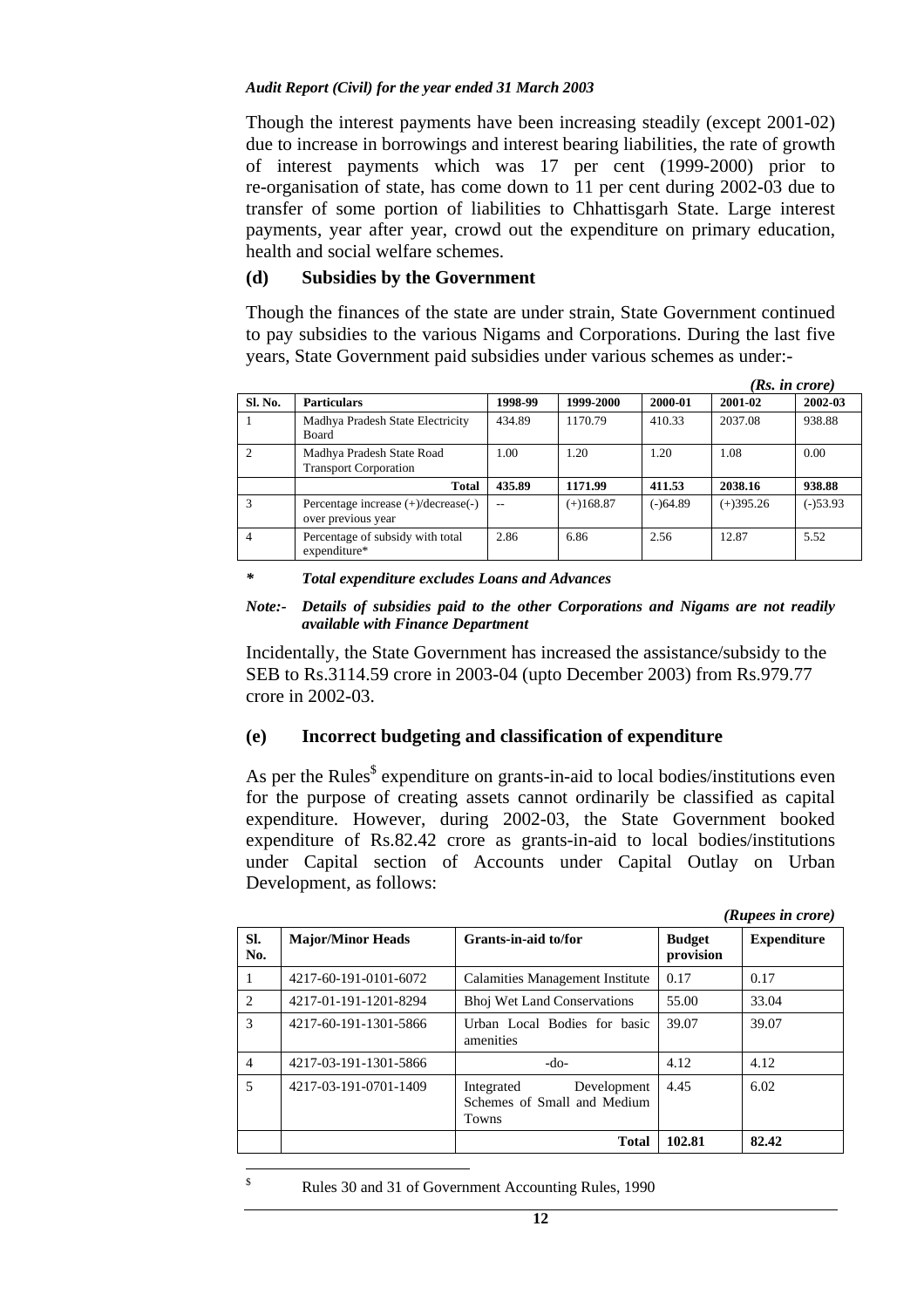**(Rs. in crore)** 

The incorrect classification has not only inflated the Capital outlay by Rs.82.42 crore but has also reduced revenue deficit to that extent.

## **1.7 Expenditure by Allocative Priorities**

The actual expenditure of the State in the nature of plan expenditure, capital expenditure and developmental expenditure emerging from Statement 12 of Finance Accounts reflect the allocative priorities of the State. Higher the ratio of these components to total expenditure, better is deemed to be the quality of expenditure. Table 12 below gives the percentage share of these components of expenditure in State's total expenditure<sup>\*</sup>.

|                              | 1998-99 | 1999-2000 | 2000-01 | 2001-02 | 2002-03 |  |  |
|------------------------------|---------|-----------|---------|---------|---------|--|--|
| Plan Expenditure             | 22.82   | 21.50     | 23.54   | 25.14   | 35.08   |  |  |
| Capital Expenditure          | 6.63    | 5.56      | 6.90    | 9.29    | 14.43   |  |  |
| Developmental<br>Expenditure | 65.84   | 65.42     | 63.55   | 65.63   | 65.40   |  |  |

**Table 12: Quality of expenditure (***per cent* **to total expenditure\* )** 

\* *Total expenditure exclude expenditure on loans and advances.*

Quality-wise analysis of expenditure revealed that there was a relative increase in Plan and Capital components of the expenditure. Plan expenditure from 21.50 per cent of total expenditure in 1999-2000 (prior to reorganisation of State's position) increased to 35.08 per cent in 2002-03. The sharp increase of capital expenditure from 5.56 per cent to 14.43 per cent during the same period, was mainly due to heavy expenditure on social services (Rs.536 crore).

Social services (Rs.5820 crore) accounted for 52 per cent of the developmental expenditure (Rs.11128 crore) during the year. Out of expenditure on Social Sector, 40 per cent was spent on General Education, 16 per cent on Welfare of Schedule Caste/Schedule Tribe/Other Backward Classes, 16 per cent on Social Welfare and Nutrition, 14 per cent on Water and Sanitation and 13 per cent on Health and Family Welfare.

| им. шини                     |         |           |         |         |         |  |  |
|------------------------------|---------|-----------|---------|---------|---------|--|--|
| <b>Major Head</b>            | 1998-99 | 1999-2000 | 2000-01 | 2001-02 | 2002-03 |  |  |
| <b>General Education</b>     | 2612    | 3059      | 2763    | 2126    | 2312    |  |  |
|                              | (2.88)  | (3.10)    | (3.12)  | (2.62)  | (2.84)  |  |  |
| Medical and Public Health    | 849     | 881       | 862     | 688     | 779     |  |  |
|                              | (0.94)  | (0.89)    | (0.97)  | (0.85)  | (0.90)  |  |  |
| Water Supply and Sanitation  | 658     | 715       | 701     | 608     | 792     |  |  |
|                              | (0.73)  | (0.72)    | (0.79)  | (0.75)  | (0.97)  |  |  |
| Welfare of SC/ST/OBC         | 1025    | 1121      | 1007    | 753     | 937     |  |  |
|                              | (1.13)  | (1.13)    | (1.14)  | (0.93)  | (1.15)  |  |  |
| Social Welfare and Nutrition | 556     | 534       | 547     | 501     | 911     |  |  |
|                              | (0.61)  | (0.54)    | (0.62)  | (0.62)  | (1.12)  |  |  |
| <b>Total</b><br>0.0000       | 5700    | 6310      | 5880    | 4676    | 5731    |  |  |

**Table 13 Social Sector Expenditure** 

#### **as percentage of GSDP in brackets**

Similarly, the expenditure on Economic Services (Rs.5308 crore) accounted for 48 per cent of the developmental expenditure, of which, Power consumed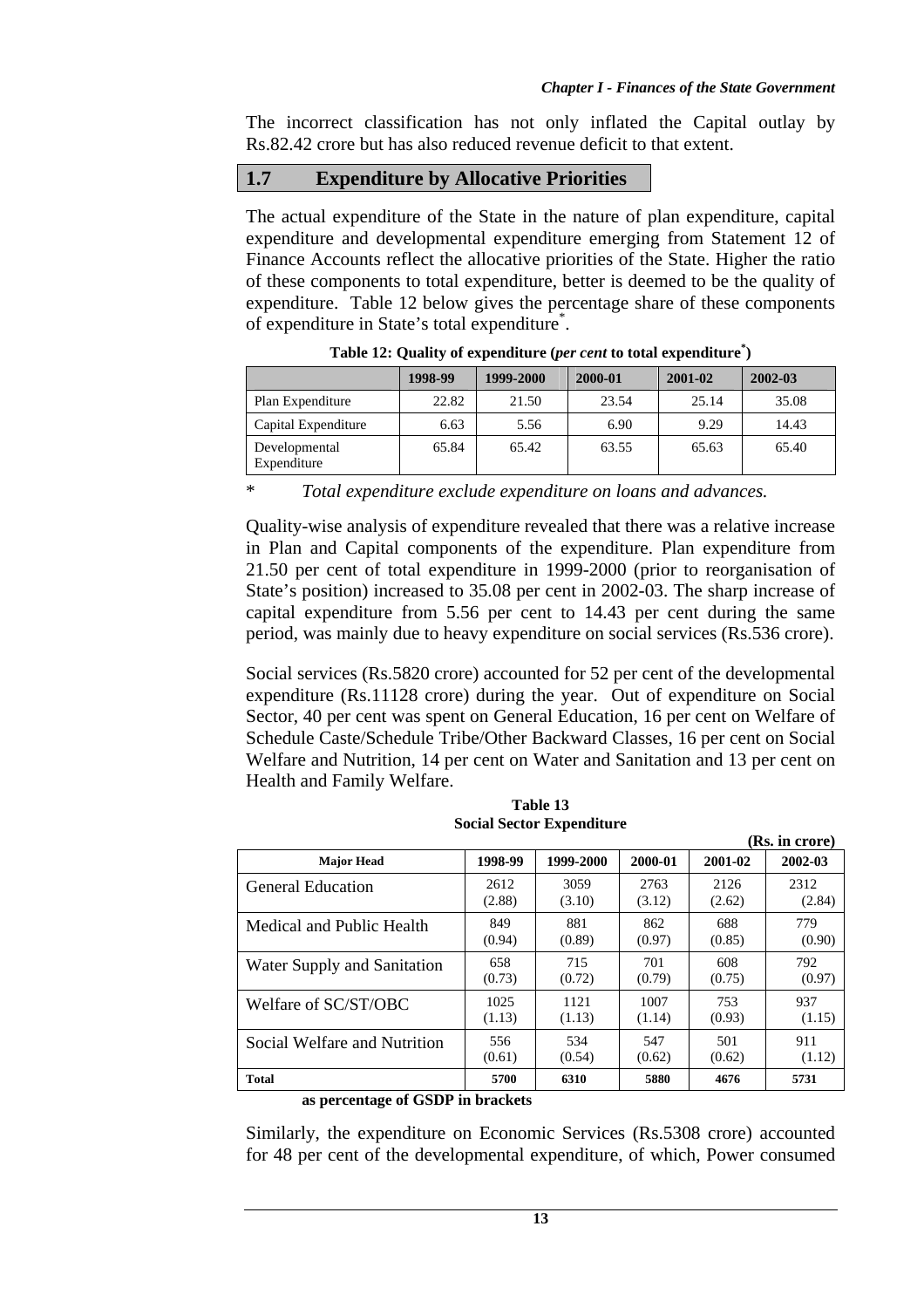25 per cent*,* Agriculture and Allied Activities 24 per cent and Rural Development 16 per cent.

| <b>Major Head</b>        | 1998-99 | 1999-2000 | 2000-01 | 2001-02 | 2002-03 |  |
|--------------------------|---------|-----------|---------|---------|---------|--|
| Agriculture and Allied   | 1345    | 1424      | 1258    | 1131    | 1259    |  |
| Activities               |         |           |         |         |         |  |
| <b>Rural Development</b> | 977     | 788       | 970     | 768     | 855     |  |
| Power                    | 535     | 1326      | 649     | 2210    | 1327    |  |
| <b>Total</b>             | 2857    | 3538      | 2877    | 4109    | 3441    |  |

**Table 14 Economic Sector Expenditure** 

### **1.7.1 Financial assistance to local bodies and other institutions**

### **(a) Financial assistance to local bodies and other institutions**

Autonomous bodies and authorities including local bodies are set up to discharge generally non-commercial functions of public utility services. These bodies/authorities receive substantial financial assistance from Government. Government also provides substantial financial assistance to other institutions such as those registered under the respective State Co-operative Societies Act 1960 and Companies Act 1956 etc., to implement various programmes of Government.

The quantum of assistance provided to different bodies etc. by the departments test checked during the period of five years ending 2002-2003 was as follows:

|     |                                 |          | (Rupees in crore) |            |                       |          |  |
|-----|---------------------------------|----------|-------------------|------------|-----------------------|----------|--|
| SI. | Name of bodies authorities      | 1998-99  | 1999-00           | 2000-01    | 2001-02               | 2002-03  |  |
| No. | etc.                            |          |                   |            |                       |          |  |
|     | <b>Educational institutions</b> | 184.05   | 132.43            | 156.20     | 154.80                | 134.56   |  |
| 2.  | Municipal Corporations and      | 419.12   | 105.02            | 190.72     | 430.72                | 506.00   |  |
|     | Municipalities                  |          |                   |            |                       |          |  |
| 3.  | Panchayati Raj Institutions     | 386.99   | 238.52            | 218.89     | 431.90                | 526.29   |  |
| 4.  | Development Agencies            | 0.44     | 1.63              | 9.08       | 153.05                | 253.29   |  |
| 5.  | Other institutions              | 159.51   | 1027.40           | 189.26     | 34.25                 | 128.30   |  |
|     | <b>Total</b>                    | 1147.84  | 1504.83           | 745.25     | 1200.12               | 1541.36  |  |
|     | Percentage increase $(+)$       | 24       | 31                | <b>Not</b> | <b>Not</b>            | 28       |  |
|     | decrease (-) over previous year | $^{(+)}$ | $^{(+)}$          | possible   | possible <sup>@</sup> | $^{(+)}$ |  |
|     | Assistance as a percentage of   | 10       | 11                | <b>Not</b> | 11                    | 12       |  |
|     | revenue receipt                 |          |                   | possible   |                       |          |  |

#### **(b) Delay in furnishing utilisation certificates**

The Financial rule 179-182 of MPFC Vol.I require that certificates of utilisation are to be obtained by the department officers from the grantees and after verification, these should be forwarded to Accountant General (A&E) upto 30 September of the subsequent financial year.

 $\overline{a}$ 

<sup>\*</sup>

<sup>&</sup>lt;sup>\*</sup> Due to re-organisation of State<br>
<sup>@</sup> being first complete financial year after Reorganisation of State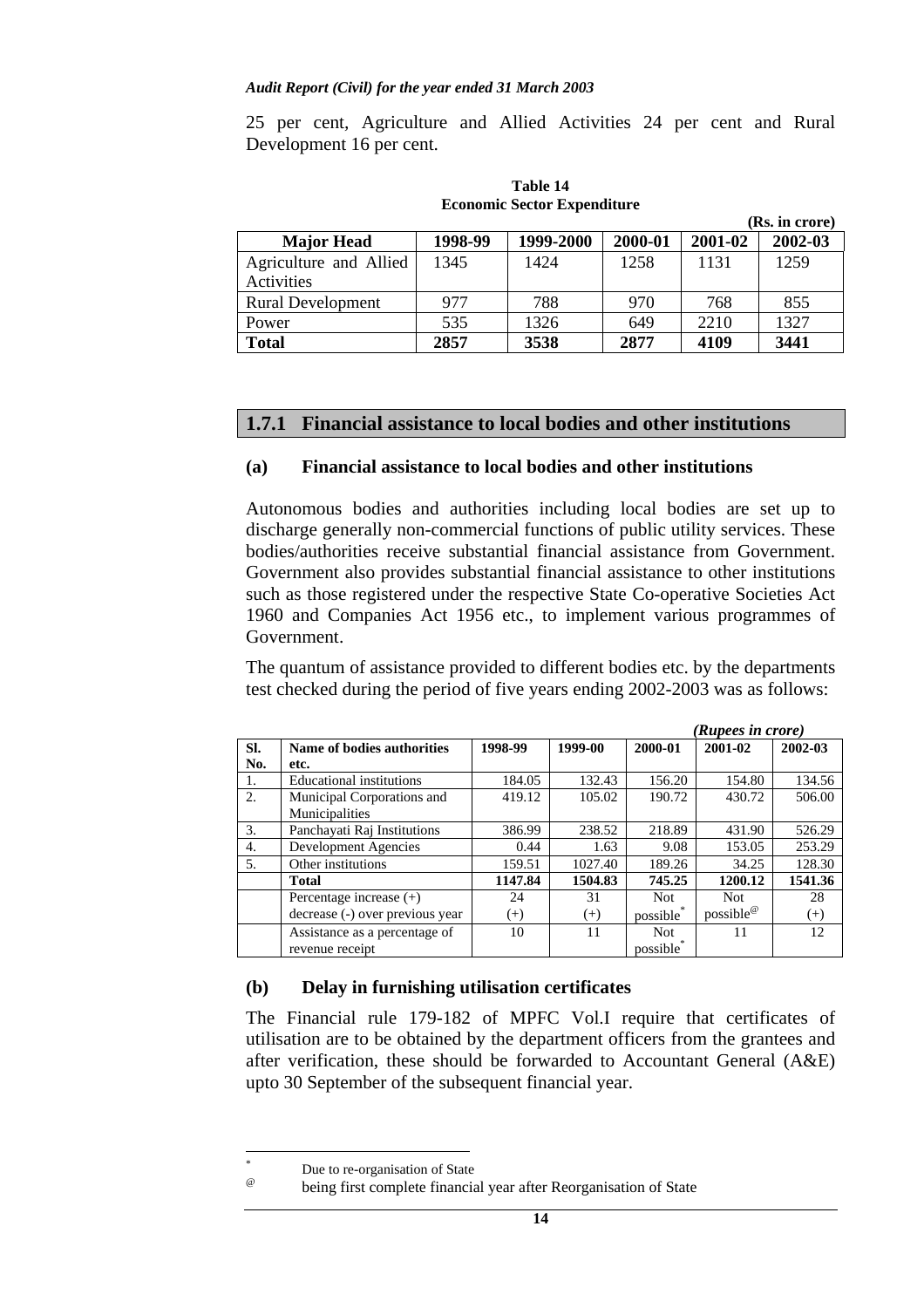One thousand four hundred and two Utilisation certificates for Rs.2637.89 crore for the period from 1991-92 to 2002-03 were not received from 24 institutions under six departments.

### **(c) Delay in submission of accounts by autonomous bodies**

The status of submission of accounts by the autonomous bodies as on January 2004 was as under:

| SI.<br>No. | <b>Name of Bodies</b>                                             | <b>Submission</b><br>of Accounts | <b>Present Position</b>                                      |
|------------|-------------------------------------------------------------------|----------------------------------|--------------------------------------------------------------|
| 1.         | Madhya Pradesh Housing Board, Bhopal                              | 1998-99                          | Accounts for the period 1999-2000 to<br>2002-03 not received |
| 2.         | Madhya Pradesh Khadi and Village Industry, Bhopal                 | 2000-2001                        | Accounts for 2001-2002 and 2002-03<br>not received           |
| 3.         | Madhya Pradesh Human Rights Commission, Bhopal                    | 2001-2002                        | Accounts for 2002-2003 not received                          |
| 4.         | Director Science and Technology, Madhya Pradesh,<br><b>Bhopal</b> | 2000-2001                        | Accounts for 2001-2002 to 2002-2003<br>not received.         |

### **(d) Unutilised grants**

During 2001-2002 and 2002-03, Rs.253.95 crore were drawn and deposited in Civil Deposit instead of providing as grant to the concerned institutions by Commissioner Urban Administration (Rs.61.62 crore), Commissioner Panchayat and Social Welfare (2001-2002 Rs.167.16 crore: and 2002-2003 Rs.1.89 crore) and Development Commissioner (Rs.23.28 crore).

## **1.7.2 Misappropriation, defalcations, etc.**

State Government reported 1111 cases involving Rs.5.61 crore on account of misappropriation, defalcations etc. of Government money. These cases pertained to the period from 1965-66 to the end of March, 2003 on which final action was pending at the end of December 2003. The department-wise/yearwise and category-wise break-up of pending cases is given in **Appendix-VII and VIII** respectively.

## **1.7.3 Write off of losses, etc.**

During 2002-2003, Rs.12.13 lakh representing losses due to theft, fire and irrecoverable revenue, etc. were written off in 63 cases by competent authorities as reported to audit. The relevant details were shown in **Appendix: IX.**

## **1.8 Assets and Liabilities**

The Government accounting system does not attempt a comprehensive accounting of fixed assets, i.e. land, buildings etc., owned by the Government. However, the Government accounts do capture the financial liabilities of the Government and the assets created out the expenditure. Statement 16 read with details in Statement 17 of Finance Accounts show the year-end balances under the Debt, Deposit and Remittance heads from which the liabilities and assets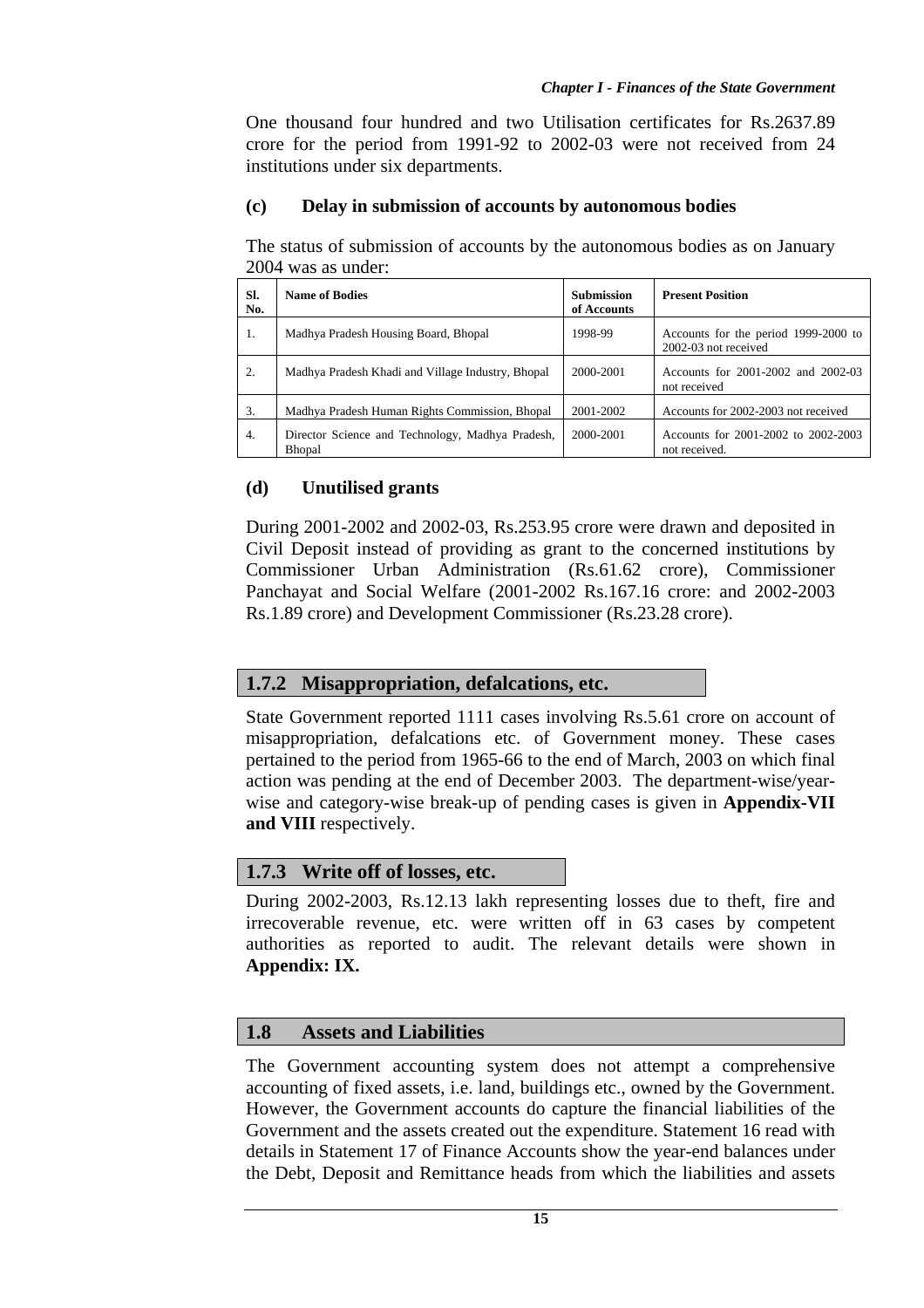are worked out. **Appendix-III** presents an abstract of such liabilities and the assets as on 31 March 2003, compared with the corresponding position on 31 March 2002. While the liabilities in this statement consist mainly of money owed by the State Government such as internal borrowings, loans and advances from the Government of India, receipts from the Public Account and Reserve Fund, the assets comprise mainly the capital expenditure, loans and advances given by the State Government and the cash balances.

The liabilities of Government of Madhya Pradesh, which increased by 14 per cent during the year, do not include the pension, other retirement benefits payable to serving/retired State employees, guarantees/ letters of comfort issued by the State Government. **Appendix-VI** depicts the Time Series Data on State Government Finances for the period from April 1998 to 31 October 2000 of the composite State of Madhya Pradesh and from November 2000 to 31 March 2003 of the successor State of Madhya Pradesh.

# **1.8.1 Financial results of irrigation works**

The financial results of 12 major and medium irrigation projects with revenue expenditure of Rs.250.59 crore during the year showed that revenue realised (Rs.35.22 crore) from these projects during 2002-03 was 14.05 per cent of revenue expenditure, far from sufficient to meet even the expenditure on maintenance.

# **1.8.2 Incomplete projects**

As on 31 March 2003, there were 301 incomplete projects with a cumulative investment of Rs.6459 crore. This showed that the Government was spreading its resources thinly, which failed to yield any return.

# **1.8.3 Investments and returns**

Government as on 31 March 2003, had invested Rs.1702.39 crore in Statutory Corporations, Joint Stock Companies and Co-operatives. However, Government's return on this investment was meagre (less than one per cent) as indicated in Table 17 below. Of these, 3 statuary corporation and 15 government companies with an aggregate investment of Rs.529 crore upto 2002-2003 were incurring losses and their accumulated losses amounted to Rs.3,173 crore as per the accounts furnished by these companies upto 2002-03 (**Appendix–X**).

Thus, Government needs not only to invest the high cost borrowings more judiciously to get better returns, but also address to the losses on account of sick units by disinvestment of such units. During 1996-98, Rs.710 crore were invested in Madhya Pradesh State Electricity Board which was restructured (November 2000) into Chhattisgarh and Madhya Pradesh States but its assets and liabilities were yet to be finalised and redistributed.

Out of the total investment of Rs.1702.39 crore at the end of March 2003, Rs.1628.06 crore of composite State of Madhya Pradesh were retained in M.P. and were yet to be allocated between M.P and Chhattisgarh State (Statutory Corporations (Rs.944.07 crore) Government Companies (Rs.199.54 crore), Co-operative Banks and Societies (Rs.482.91 crore) and Joint-Stock Companies (Rs.1.54 crore).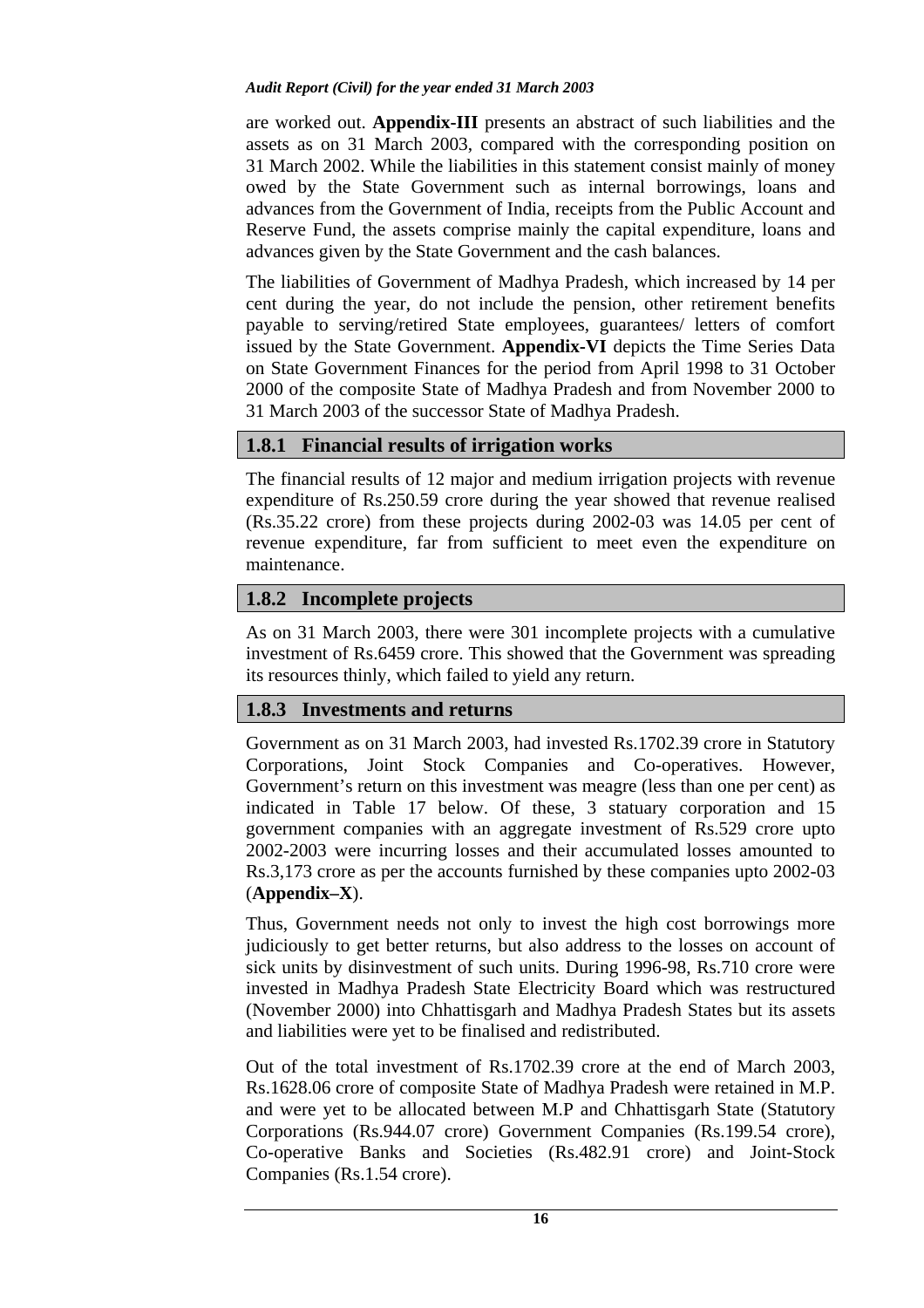| Year      | Investment at the | <b>Return</b> | <b>Percentage</b> | <b>Rate of interest on Government</b> |
|-----------|-------------------|---------------|-------------------|---------------------------------------|
|           | end of the year   |               | of return         | borrowing (per cent)                  |
| 1998-1999 | 1598.36           | 1.00          | 0.06              | 12.15.12.50                           |
| 1999-2000 | 1637.94           | 1.81          | 0.11              | 12.15, 11.85, 11.00                   |
| 2000-2001 | 1679.09           | 0.31          | 0.02              | 10.52, 12.00, 10.82, 10.50            |
| 2001-2002 | 1687.08           | 1.64          | 0.10              | 10.35, 9.55, 9.45, 8.50, 8.30, 8.00   |
| 2002-2003 | 1702.39           | 4.09          | 0.24              | 7.80, 6.94, 6.95, 6.75                |

**Table 17: Return on Investment (Rupees in crore)** 

### **1.8.4 Loans and advances by State Government**

In addition to its investment, Government has also been providing loans and advances to many local bodies and non-government institutions. Total outstanding balance of the loans advanced was Rs.2440 crore as on 31 March 2003 (Table 18). Overall, interest received against these advances declined sharply from 11.84 per cent to 0.98 per cent during 2002-2003 primarily due to less receipts from State Public Sector undertakings. Further, in most cases, Government orders sanctioning the loans did not specify the terms and conditions for these loans.

**Table 18: Average Interest Received on Loans Advanced by the State Government (Rupees in crore)** 

|                                                                           | 1998-99   | 1999-2000 | 2000-01         | 2001-02  | 2002-03   |
|---------------------------------------------------------------------------|-----------|-----------|-----------------|----------|-----------|
| <b>Opening Balance</b>                                                    | 2570      | 2816      | 2845            | 2991     | 2002      |
| Amount advanced during the year                                           | 302       | 343       | 295             | 599      | 481       |
| Amount repaid during the year                                             | 56        | 314       | 13              | 1588     | 43        |
| <b>Closing Balance</b>                                                    | 2816      | 2845      | $2991*^{\circ}$ | 2002     | 2440      |
| Net Addition $(+)$ / Reduction $(-)$                                      | 245       | 29        | 146             | $(-)989$ | 438       |
| Interest Received (Rupees in crore)                                       | 147       | 247       | 157             | 237      | 24        |
| Interest received as <i>per cent</i> to outstanding<br>Loans and advances | 5.22      | 8.68      | 5.25            | 11.84    | 0.98      |
| Average rate of interest paid by the State                                | 8.36      | 8.24      | 10.69           | 8.51     | 8.25      |
| Difference between interest paid and<br>received                          | $(-)3.14$ | 0.44      | $(-)5.44$       | 3.33     | $(-)7.27$ |

*\* Differs by Rs.136 crore allocated to Chhattisgarh State.* 

*@ Includes Rs.2191 crore retained in Madhya Pradesh pending further apportionment between the successor States.* 

Repayments, except for the year 2001-02, have constituted only a small percentage of loans advanced during the period 1998-2003. The interest received on these loans has also been meagre indicating not only injudicious but also poor loan administration.

#### **1.8.5 Management of cash balances**

It is generally desirable that State's flow of resources should match its expenditure obligations. However, to take care of any temporary mis-matches in the flow of resources and the expenditure obligations, a mechanism of Ways and Means Advances (WMA) from Reserve Bank of India has been put in place. Madhya Pradesh had the WMA limit of Rs.275 crore from Ist April 2002 and Rs.345 crore from 3rd March 2003. During the year, the State has used this mechanism for 251 days only as against 290 days last year although it raised borrowings of Rs.1140 crore from the market on five occasions. Resort to overdraft, which is over and above the WMA limits, is all the more undesirable. The State used the OD facilities for 176 days on 22 occasions during the year as against 173 days at 15 occasions last year. In a nutshell,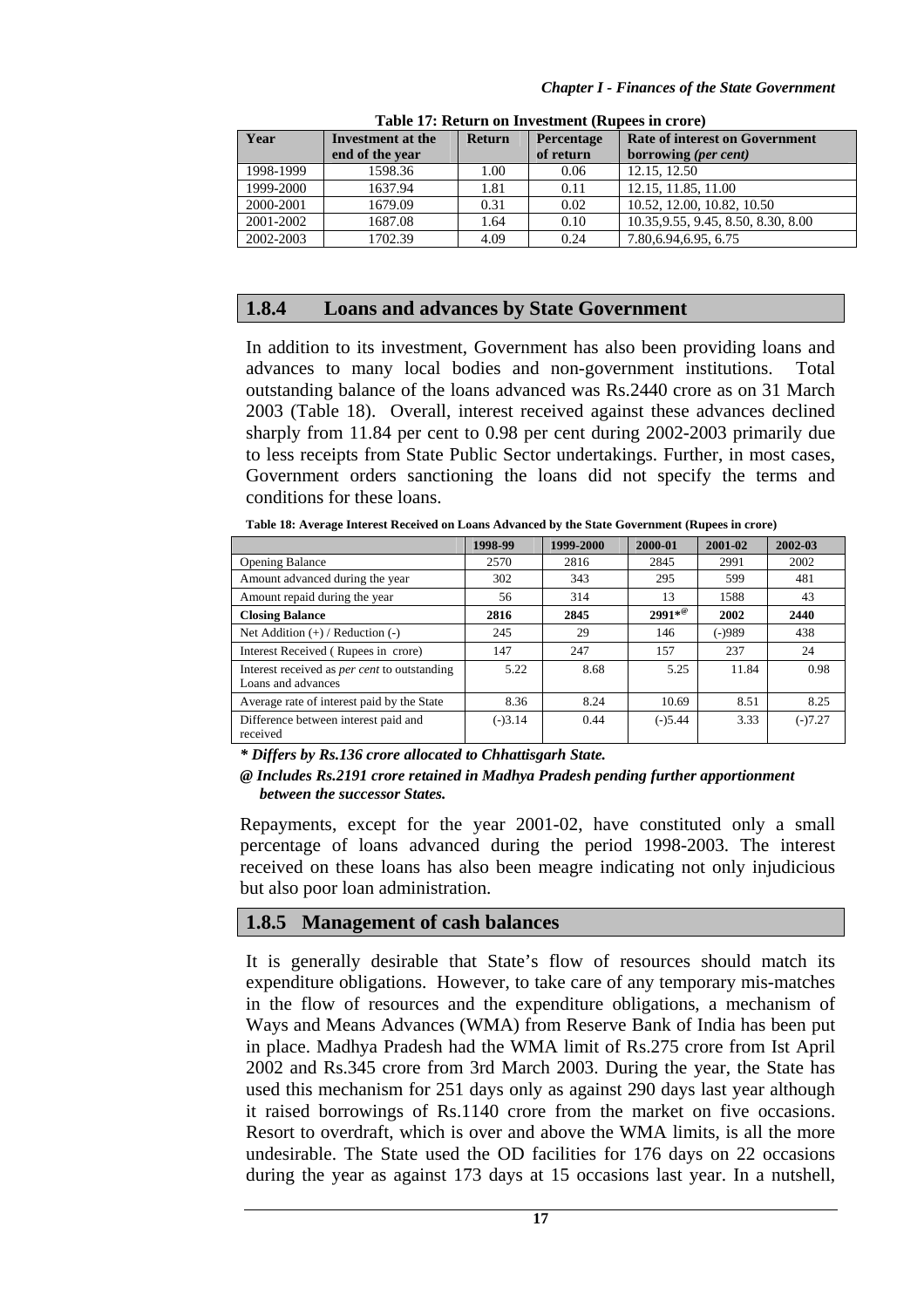Governments' dependence on over draft from RBI for financing its day to day expenditure has been increasing.

|                                | 1998-99 | 1999-2000 | 2000-01 | 2001-02 | 2002-03 |
|--------------------------------|---------|-----------|---------|---------|---------|
| <b>Ways and Means Advances</b> |         |           |         |         |         |
| Taken in the Year              | 2126.98 | 2926.03   | 2246.46 | 2491.64 | 2306.65 |
| Outstanding                    | 192.54  | 171.62    |         | --      | --      |
| <b>Interest Paid</b>           | 5.31    | 10.06     | 8.22    | 10.51   | 11.55   |
| Number of days state was in    | 129     | 165       | 165     | 290     | 251     |
| W.MA <sup>s</sup>              |         |           |         |         |         |
| Overdraft                      |         |           |         |         |         |
| Taken in the Year              | 1868.89 | 2273.74   | 1220.14 | 3722.79 | 4140.40 |
| Outstanding                    |         |           |         |         |         |
| <b>Interest Paid</b>           | 2.66    | 2.47      | 2.79    | 5.08    | 6.69    |
| Number of Days State was in    | 144     | 100       | 47      | 173     | 176     |
| Overdraft $s$                  |         |           |         |         |         |

**Table 20: Ways and Means and Overdrafts of the State and Interest paid thereon (Rupees in crore)**

## **1.8.6 Undischarged Liabilities**

### **Fiscal liabilities – public debt and guarantees**

The Constitution of India provides that State may borrow within the territory of India, upon the security of its consolidated fund, within such limits, as may from time to time, be fixed by an act of Legislature. However, no such law was passed by the State to lay down any such limit. Statement 4 read with Statements 16 and 17 of Finance Accounts show the year-end balances under Debt, Deposit and Remittances heads from which the liabilities are worked out.

It would be observed that the overall fiscal liabilities of the State increased from Rs.25948 crore in 1999-2000 to Rs.30340 crore in 2002-2003. These liabilities as ratio to GSDP increased from 24.20 per cent in 1998-1999 to 36.55 per cent in 2002-2003 and stood at 2.27 times of its revenue receipts and 3.89 times of its own resources comprising its own tax and non-tax revenue. Table 21 below gives the fiscal Liabilities of the State, its rate of growth, ratio of these liabilities to GSDP revenue receipts and own resources.

| Table 21: Fiscal Imbalances–Basic Parameters (Rupees in crore and Ratios in per cent) |  |
|---------------------------------------------------------------------------------------|--|
|---------------------------------------------------------------------------------------|--|

|                                       | 1998-99 | 1999-2000 | 2000-01 | 2001-02 | $2002 - 03$ |  |  |
|---------------------------------------|---------|-----------|---------|---------|-------------|--|--|
| <b>Fiscal Liabilities</b> *           | 21959   | 25948     | 22548   | 26487   | 30340       |  |  |
| Rate of growth                        | 22.18   | 18.17     |         |         | 14.55       |  |  |
| <b>Ratio of Fiscal Liabilities to</b> |         |           |         |         |             |  |  |
| <b>GSDP</b>                           | 24.20   | 26.27     | 25.49   | 32.58   | 36.55       |  |  |
| Revenue Receipts                      | 193.54  | 196.52    | 175.62  | 236.26  | 226.57      |  |  |
| <b>Own Resources</b>                  | 318.71  | 313.99    | 306.19  | 421.70  | 388.97      |  |  |

\* *Fiscal liabilities- Public debt and other liabilities like small savings, reserve funds and deposits etc.*

 $\overline{a}$ 

<sup>&</sup>lt;sup>\$</sup> Information given as per Reserve Bank of India Annual Report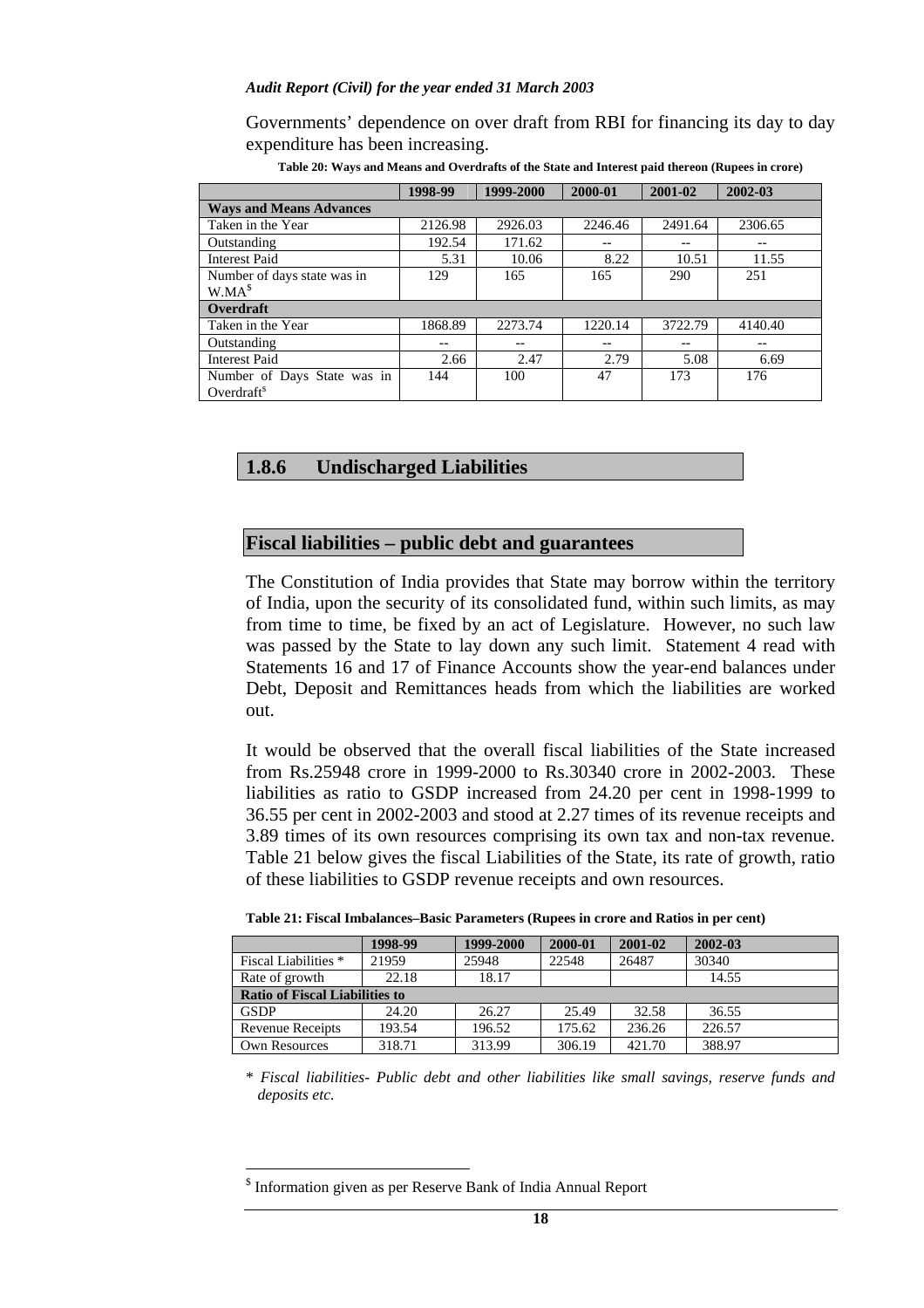In addition to these liabilities, Government had guaranteed loans of its various Corporations and others, which in 2002-2003 stood at Rs.11572 crore. The guarantees are in the nature of contingent liabilities of the State and in the event of non-payment of loans, there may be an obligation on the State to honour these commitments. Currently, the fiscal liabilities including the contingent liabilities exceed three times the revenue receipts of the State. The direct fiscal liabilities of the State have grown much faster as compared to its rate of growth of GSDP.

Increasing liabilities had raised the issue of sustainability of State Government. Fiscal liabilities are considered sustainable if the average interest paid on these liabilities is lower than the rate of growth of GSDP.

Debt sustainability with reference to weighted interest rate, GSDP growth rate and interest spread is indicated in Table 22.

|                               | 1998-99                      | 1999-2000 | 2000-01    | 2001-02   | 2002-03   | Average  |
|-------------------------------|------------------------------|-----------|------------|-----------|-----------|----------|
| <b>Weighted Interest Rate</b> | 9.19                         | 8.93      | 9.94       | 9.19      | 8.81      | 9.21     |
| <b>GSDP Growth</b>            | 1.96                         | 8.85      | $-10.45$   | $(-)8.09$ | 2.12      | $-0.9i$  |
| Interest spread               | רד ר<br>$\sim$ $\sim$ $\sim$ | $(-)0.08$ | $(-)20.39$ | (-)17.29  | $(-)6.68$ | (-)10.12 |

**Table 22: Debt Sustainability – Interest Rate and GSDP Growth (in per cent)**



Another important indication of debt sustainability is net availability of the funds after payment of the principal on account of the earlier contracted liabilities and interest. Table 23 below gives the position of the receipts and repayments of internal debt over the last 5 years. The net funds available on account of the internal debt and loans and advances from Government of India after providing for the interest and repayments declined from 30 per cent to 28 per cent during 1998-2003.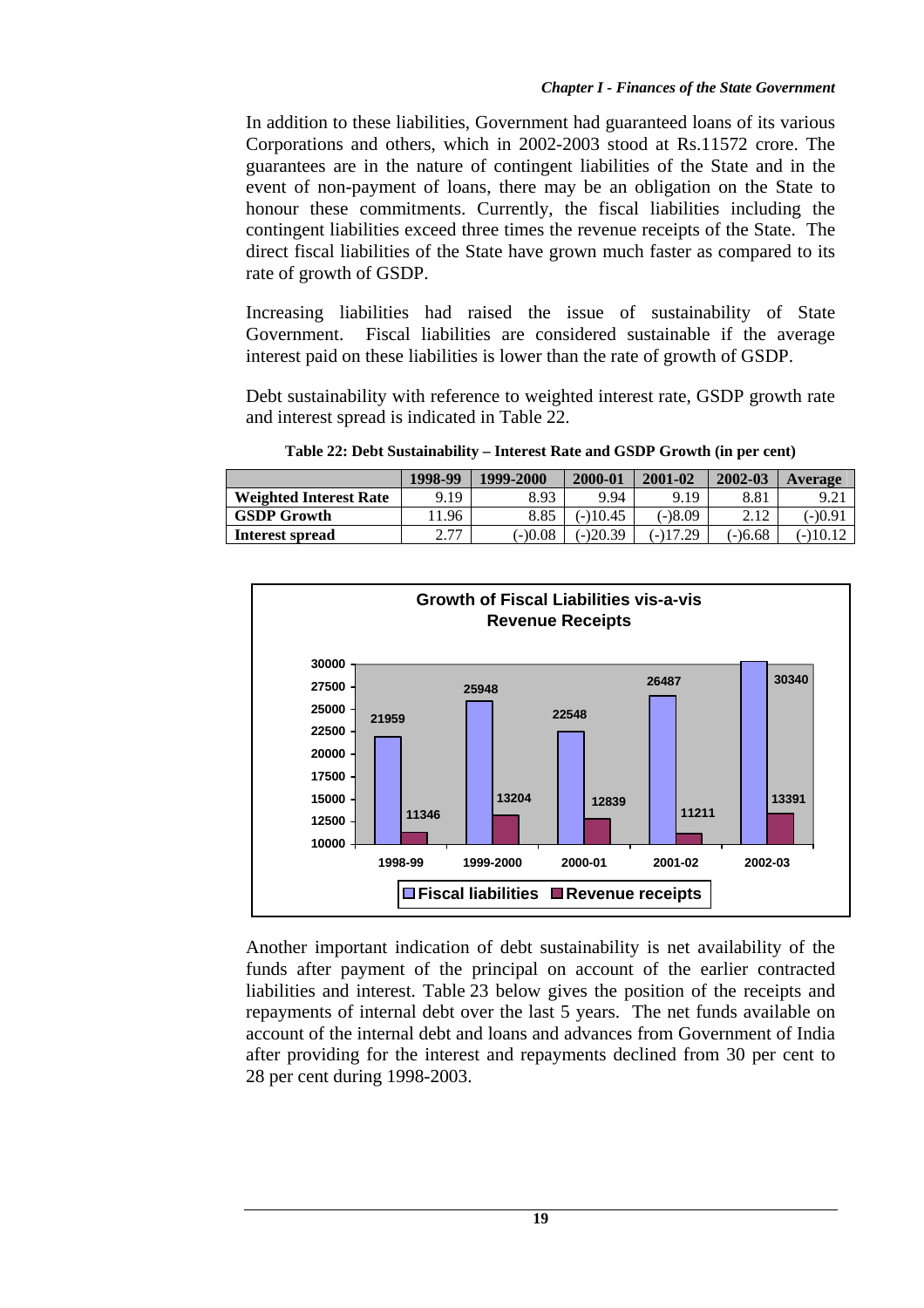|                                                    | 1998-99 | 1999-2000 | 2000-01  | 2001-02 | 2002-03 |  |  |
|----------------------------------------------------|---------|-----------|----------|---------|---------|--|--|
| Internal Debt*                                     |         |           |          |         |         |  |  |
| Receipts                                           | 742     | 2104      | 1876     | 1830    | 3169    |  |  |
| Repayments (Principal + Interest)                  | 543     | 692       | 843      | 906     | 1105    |  |  |
| Net Funds Available                                | 199     | 1412      | 1033     | 924     | 2064    |  |  |
| Net Funds Available ( <i>per cent</i> )            | 27      | 67        | 55       | 50      | 65      |  |  |
| <b>Loans and Advances from Government of India</b> |         |           |          |         |         |  |  |
| Receipts                                           | 1862    | 1358      | 994      | 1451    | 1780    |  |  |
| Repayments (Principal + Interest)                  | 1268    | 1527      | 1494     | 1368    | 2468    |  |  |
| Net Funds Available                                | 594     | $(-)169$  | $(-)500$ | 83      | (-)688  |  |  |
| Net Funds Available ( <i>per cent</i> )            | 32      | $(-)12$   | $(-)50$  | 6       | (-)39   |  |  |
| <b>Total Public Debt</b>                           |         |           |          |         |         |  |  |
| Receipts                                           | 2604    | 3462      | 2870     | 3281    | 4949    |  |  |
| Repayments (Principal + Interest)                  | 1811    | 2219      | 2337     | 2274    | 3573    |  |  |
| Net Funds Available                                | 793     | 1243      | 533      | 1007    | 1376    |  |  |
| Net Funds Available ( <i>per cent</i> )            | 30      | 36        | 19       | 31      | 28      |  |  |

**Table 23: Net Availability of Borrowed Funds (Rupees in crore)** 

\* Internal debt excluding ways and means advances

The State Government raised market loans of Rs.1139.88 crore during the year. The average interest rate on borrowing during the year was 7.11 per cent whereas the State Government borrowed Rs.1608.30 crore from National Small Saving Fund at the rate of 10.5 per annum and Rs.1780 crore at the rate of 11.5 per cent per annum from Government of India. The State Government did not use the option of raising the market borrowing at competitive rates through auctions.As on 31 March 2003, 70 per cent of the existing market loans of the State Government carried an interest rate exceeding 10 per cent. Thus, the effective cost of borrowings on their past loans is much higher than the rate at which Government is able to raise resources at present from the market. The maturity profile of the State Government market loans indicate that nearly one- third of the total market loans are repayable within next five years while remaining two third loans are required to be repaid within 5 to 10 years.

## **1.9 Management of deficits**

# **1.9.1 Fiscal imbalances**

The deficits in Government accounts represent the gap between its receipts and expenditure. The nature of deficit is an indicator of the prudence of fiscal management of the Government. Further, the ways in which the deficit is financed and the resources so raised are applied are important pointers to the fiscal health.

The revenue deficit (Statement 1 of Finance Account) of the State, which is the excess of its revenue expenditure over revenue receipts, decreased from Rs.2872 crore in 1998-99 to Rs.1169 crore in 2002-2003. The fiscal deficit, which represents the total borrowing of the Government and its total resource gap, also decreased from Rs.4127 crore in 1998-1999 to Rs.4062 in 2002- 2003. State also had a primary deficit decreasing from Rs.2292 crore in 1998- 1999 to Rs.1560 crore in 2002-03 as indicated in Table 24.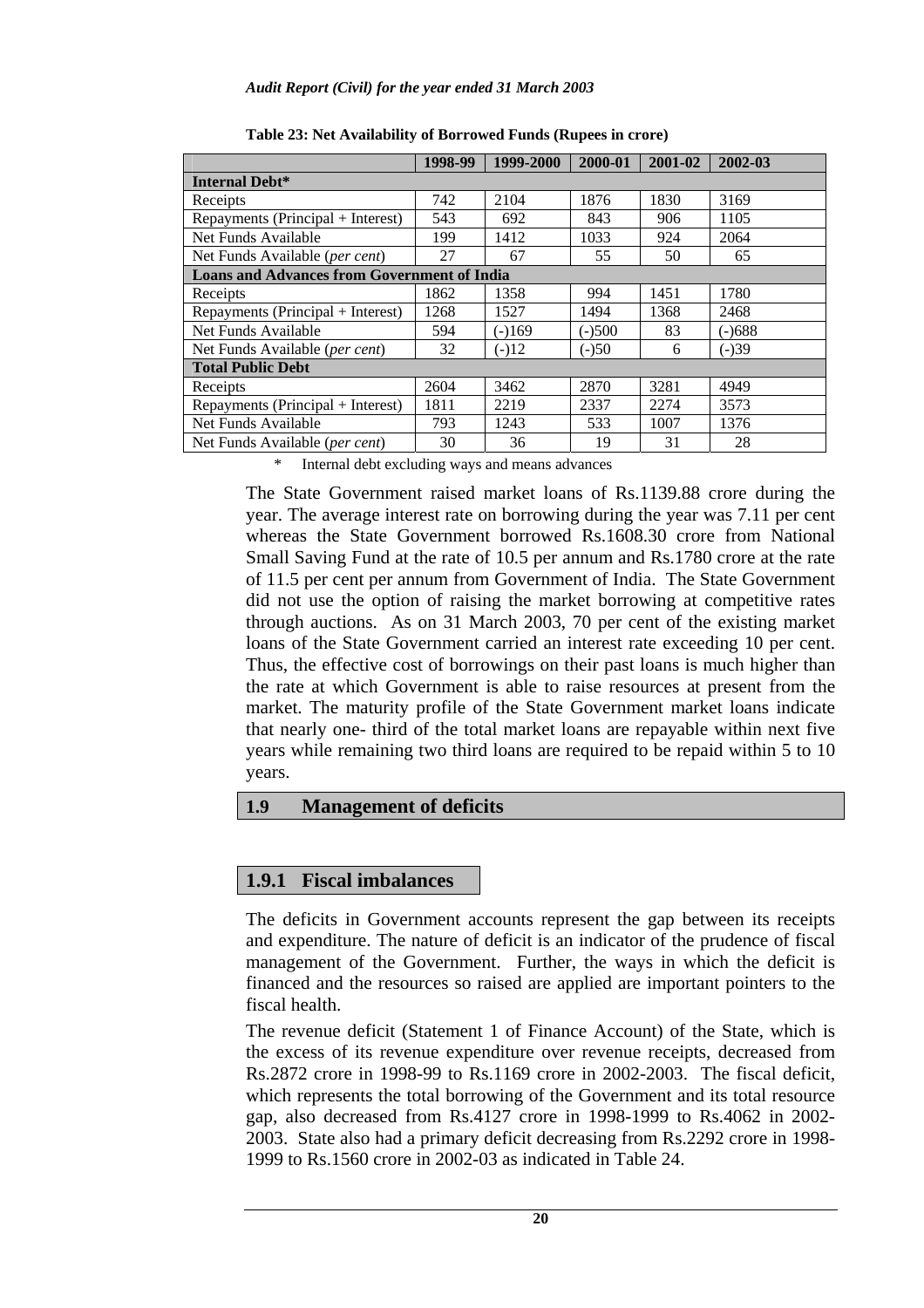|                 | 1998-99 | 1999-2000 | 2000-01 | 2001-02 | 2002-03 |
|-----------------|---------|-----------|---------|---------|---------|
| Revenue deficit | 2872    | 2932      | 2146    | 3158    | 1169    |
| Fiscal deficit  | 4127    | 3911      | 3539    | 3645    | 4062    |
| Primary Deficit | 2292    | 1772      | 1128    | 1391    | 1560    |
| RD/GSDP         | 3.17    | 2.97      | 2.43    | 3.89    | 1.41    |
| FD/GSDP         | 4.55    | 3.96      | 4.00    | 4.48    | 4.89    |
| PD/GSDP         | 2.53    | 1.79      | 1.28    | 1.71    | 1.88    |
| RD/FD           | 69.59   | 74.97     | 60.64   | 86.64   | 28.78   |

**Table 24: Fiscal Imbalances – Basic Parameters (Value: Rupees in crore and Ratios in per cent)**



The revenue deficit as percentage of fiscal deficit has decreased from 75 per cent in 1999-2000 to 29 per cent in 2002-2003. As percentage of GSDP, revenue deficit had decreased to 1.41 per cent*,* fiscal deficit to 4.89 per cent and primary deficit to 1.88 per cent in 2002-03. The deficits are however likely to go up appreciably during 2003-04 as subsidy/assistance to MPSEB has gone up drastically from Rs.979.77 crore in 2002-03 to Rs.3114.59 crore in 2003-04 (upto December 2003).

# **1.10 Fiscal Ratios**

The finances of a State should be sustainable, flexible and non-vulnerable. Table 25 below presents a summarized position of Government Finances over 1998-2003, with reference to certain key indicators that help assess the adequacy and effectiveness of available resources and their applications, highlight areas of concern and capture its important facets.

The ratios of revenue receipts and State's own taxes to GSDP indicate the adequacy of the resources. These ratios, show a continuous improvement during 1998-2003 indicating mobilization of resources and its sustainability.